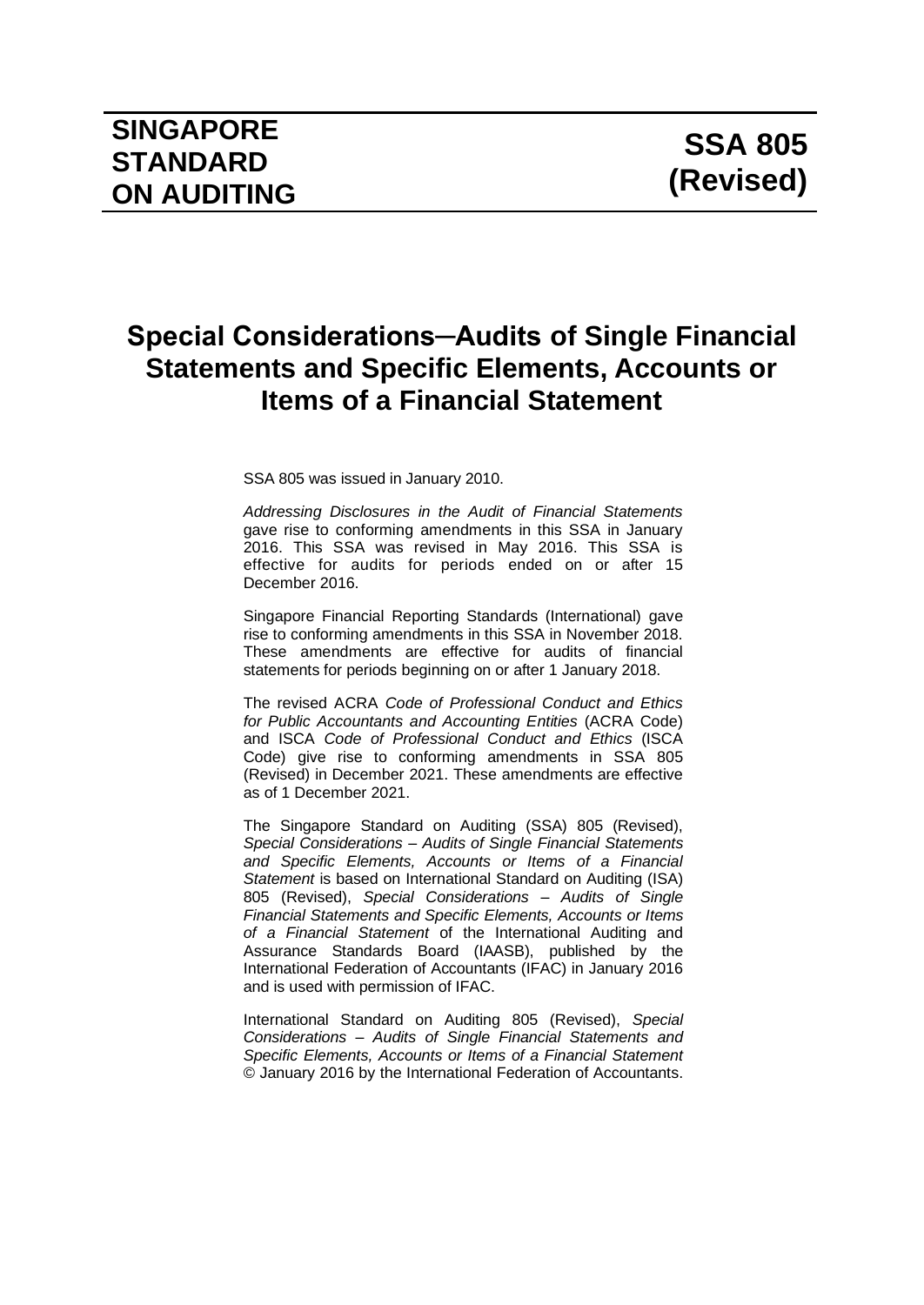# **SINGAPORE STANDARD ON AUDITING 805 (REVISED) SPECIAL CONSIDERATIONS – AUDITS OF SINGLE FINANCIAL STATEMENTS AND SPECIFIC ELEMENTS, ACCOUNTS OR ITEMS OF A FINANCIAL STATEMENT**

(Effective for audits for periods beginning on or after 1 January 2018)

### **CONTENTS**

**Paragraph**

| <b>Introduction</b>                                                                                                                   |                |
|---------------------------------------------------------------------------------------------------------------------------------------|----------------|
| Scope of this SSA                                                                                                                     | $1 - 3$        |
| <b>Effective Date</b>                                                                                                                 | $\overline{4}$ |
| <b>Objective</b>                                                                                                                      | 5              |
| <b>Definitions</b>                                                                                                                    | 6              |
| <b>Requirements</b>                                                                                                                   |                |
| Considerations When Accepting the Engagement                                                                                          | $7 - 9$        |
| Considerations When Planning and Performing the Audit                                                                                 | 10             |
| Forming an Opinion and Reporting Considerations                                                                                       | $11 - 17$      |
| <b>Application and Other Explanatory Material</b>                                                                                     |                |
| Scope of this SSA                                                                                                                     | $A1 - A4$      |
| Considerations When Accepting the Engagement                                                                                          | $A5 - A9$      |
| Considerations When Planning and Performing the Audit                                                                                 | A10-A15        |
| Forming an Opinion and Reporting Considerations                                                                                       | A16-A28        |
| Appendix 1: Examples of Specific Elements, Accounts or Items of a<br><b>Financial Statement</b>                                       |                |
| Appendix 2: Illustrations of Auditor's' Reports on a Single Financial<br>Statement and on a Specific Element of a Financial Statement |                |

Singapore Standard on Auditing (SSA) 805 (Revised), *Special Considerations—Audits of Single Financial Statements and Specific Elements, Accounts or Items of a Financial Statement*, should be read in conjunction with SSA 200, *Overall Objectives of the Independent Auditor and the Conduct of an Audit in Accordance with Singapore Standards on Auditing*.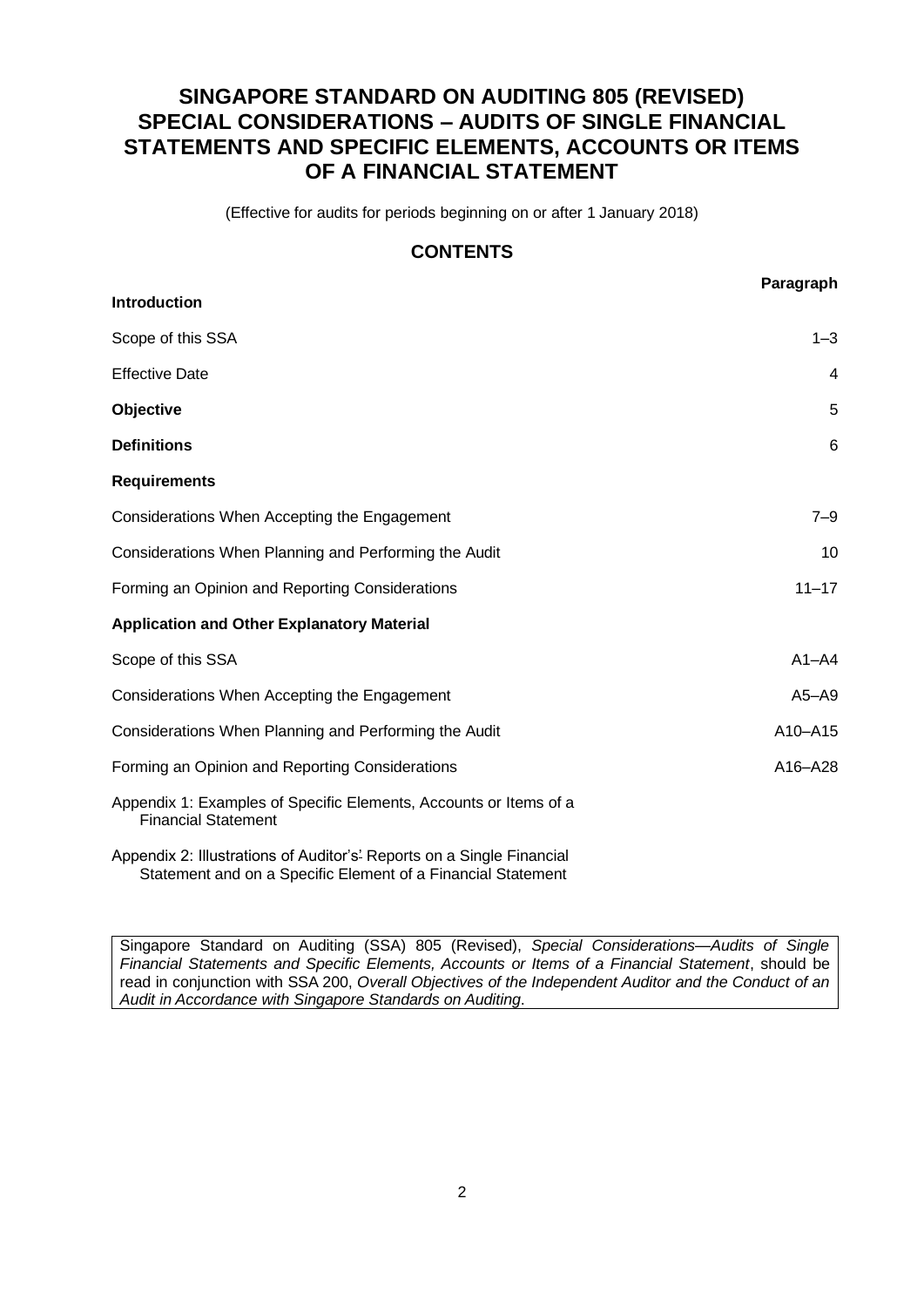# **SINGAPORE STANDARD ON AUDITING**

# **Foreword**

This Standard is based on International Standard on Auditing 805 (Revised), with such amendments as were considered appropriate for local adoption.

# **Introduction**

## **Scope of this SSA**

- 1. The Singapore Standards on Auditing (SSAs) in the 100–700 series apply to an audit of financial statements and are to be adapted as necessary in the circumstances when applied to audits of other historical financial information. This SSA deals with special considerations in the application of those SSAs to an audit of a single financial statement or of a specific element, account or item of a financial statement. The single financial statement or the specific element, account or item of a financial statement may be prepared in accordance with a general or special purpose framework. If prepared in accordance with a special purpose framework, SSA 800 (Revised)<sup>1</sup> also applies to the audit. (Ref: Para. A1–A4)
- 2. This SSA does not apply to the report of a component auditor, issued as a result of work performed on the financial information of a component at the request of a group engagement team for purposes of an audit of group financial statements (see SSA 600).<sup>2</sup>
- 3. This SSA does not override the requirements of the other SSAs; nor does it purport to deal with all special considerations that may be relevant in the circumstances of the engagement.

### **Effective Date**

4. This SSA is effective for audits of single financial statements or of specific elements, accounts or items for periods beginning on or after 1 January 2018. In the case of audits of single financial statements or of specific elements, accounts or items of a financial statement as at a specific date, this SSA is effective for audits of such information as at a date on or after 1 January 2018.

# **Objective**

- 5. The objective of the auditor, when applying SSAs in an audit of a single financial statement or of a specific element, account or item of a financial statement, is to address appropriately the special considerations that are relevant to:
	- (a) The acceptance of the engagement;
	- (b) The planning and performance of that engagement; and
	- (c) Forming an opinion and reporting on the single financial statement or on the specific element, account or item of a financial statement.

<sup>1</sup> SSA 800 (Revised), *Special Considerations—Audits of Financial Statements Prepared in Accordance with Special Purpose Frameworks*

<sup>2</sup> SSA 600, *Special Considerations—Audits of Group Financial Statements (Including the Work of Component Auditors)*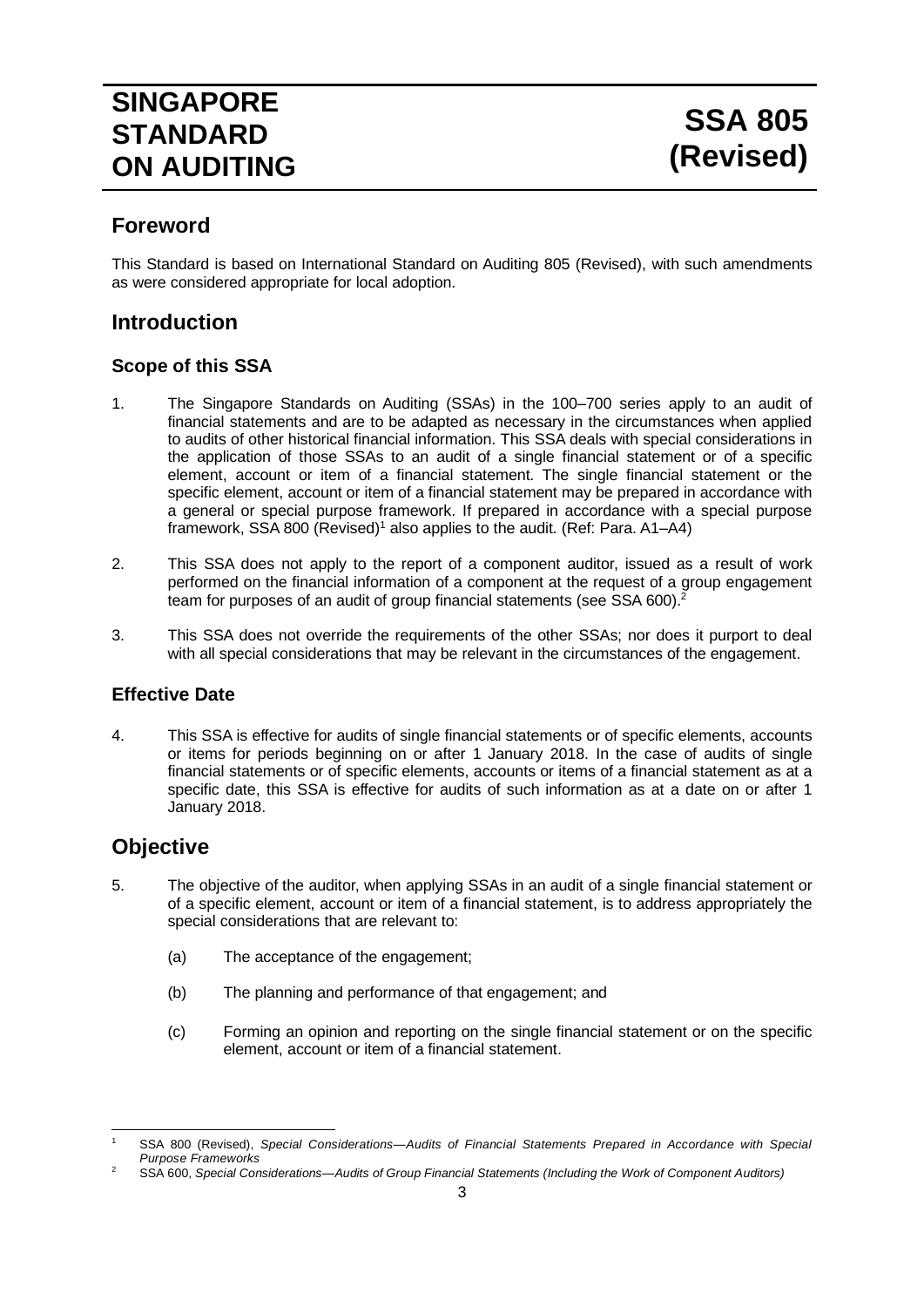# **Definitions**

- 6. For purposes of this SSA, reference to:
	- (a) "Element of a financial statement" or "element" means an "element, account or item of a financial statement";
	- (b) "Financial Reporting Standards" means the Singapore Financial Reporting Standards (International), Financial Reporting Standards in Singapore or Singapore Financial Reporting Standard for Small Entities issued by the Accounting Standards Council; and
	- (c) A single financial statement or to a specific element of a financial statement includes the related disclosures. (Ref: Para. A2)

# **Requirements**

### **Considerations When Accepting the Engagement**

#### *Application of SSAs*

7. SSA 200 requires the auditor to comply with all SSAs relevant to the audit.<sup>3</sup> In the case of an audit of a single financial statement or of a specific element of a financial statement, this requirement applies irrespective of whether the auditor is also engaged to audit the entity's complete set of financial statements. If the auditor is not also engaged to audit the entity's complete set of financial statements, the auditor shall determine whether the audit of a single financial statement or of a specific element of those financial statements in accordance with SSAs is practicable. (Ref: Para. A5–A6)

#### *Acceptability of the Financial Reporting Framework*

8. SSA 210 requires the auditor to determine the acceptability of the financial reporting framework applied in the preparation of the financial statements.<sup>4</sup> In the case of an audit of a single financial statement or of a specific element of a financial statement, this shall include whether application of the financial reporting framework will result in a presentation that provides adequate disclosures to enable the intended users to understand the information conveyed in the financial statement or the element, and the effect of material transactions and events on the information conveyed in the financial statement or the element. (Ref: Para. A7)

#### *Form of Opinion*

9. SSA 210 requires that the agreed terms of the audit engagement include the expected form of any reports to be issued by the auditor.<sup>5</sup> In the case of an audit of a single financial statement or of a specific element of a financial statement, the auditor shall consider whether the expected form of opinion is appropriate in the circumstances. (Ref: Para. A8–A9)

### **Considerations When Planning and Performing the Audit**

10. SSA 200 states that SSAs are written in the context of an audit of financial statements; they are to be adapted as necessary in the circumstances when applied to audits of other historical financial information.<sup>6,7</sup> In planning and performing the audit of a single financial statement or

<sup>3</sup> SSA 200, *Overall Objectives of the Independent Auditor and the Conduct of an Audit in Accordance with Singapore Standards on Auditing*, paragraph 18

<sup>4</sup> SSA 210, *Agreeing the Terms of Audit Engagements*, paragraph 6(a)

 $5$  SSA 210, paragraph 10(e)

SSA 200, paragraph 2

<sup>7</sup> SSA 200, paragraph 13(f), explains that the term "financial statements" ordinarily refers to a complete set of financial statements as determined by the requirements of the applicable financial reporting framework.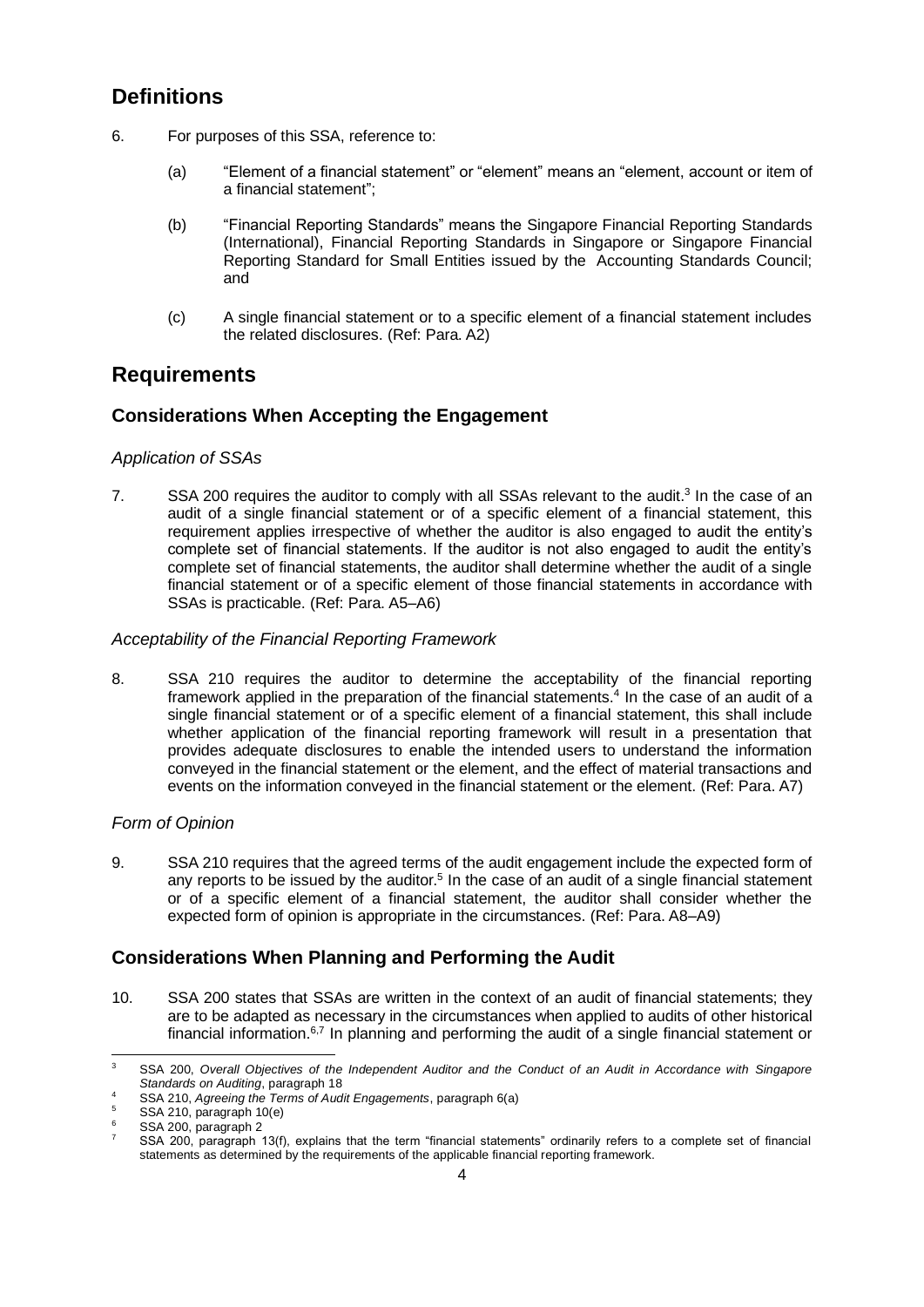of a specific element of a financial statement, the auditor shall adapt all SSAs relevant to the audit as necessary in the circumstances of the engagement. (Ref: Para. A10–A1415)

### **Forming an Opinion and Reporting Considerations**

11. When forming an opinion and reporting on a single financial statement or on a specific element of a financial statement, the auditor shall apply the requirements in SSA 700  $(Revised)$ ,  $8$  and, when applicable, SSA 800  $(Revised)$  adapted as necessary in the circumstances of the engagement. (Ref: Para. A16–A22)

*Reporting on the Entity's Complete Set of Financial Statements and on a Single Financial Statement or on a Specific Element of Those Financial Statements*

- 12. If the auditor undertakes an engagement to report on a single financial statement or on a specific element of a financial statement in conjunction with an engagement to audit the entity's complete set of financial statements, the auditor shall express a separate opinion for each engagement.
- 13. The audited single financial statement or the audited specific element of a financial statement may be published together with the entity's audited complete set of financial statements. If the auditor concludes that the presentation of the single financial statement or of the specific element of a financial statement does not differentiate it sufficiently from the complete set of financial statements, the auditor shall ask management to rectify the situation. Subject to paragraphs 15 and 16, the auditor shall also differentiate the opinion on the single financial statement or on the specific element of a financial statement from the opinion on the complete set of financial statements. The auditor shall not issue the auditor's report containing the opinion on the single financial statement or on the specific element of a financial statement until satisfied with the differentiation.

Considering the Implications of Certain Matters Included in the Auditor's Report on the Entity's Complete Set of Financial Statements for the Audit of the Single Financial Statement or the Specific Element of a Financial Statement and for the Auditor's Report Thereon

- 14. If the auditor's report on an entity's complete set of financial statements includes:
	- (a) A modified opinion in accordance with SSA 705 (Revised); $9$
	- (b) An Emphasis of Matter paragraph or an Other Matter paragraph in accordance with SSA 706 (Revised); 10
	- (c) A Material Uncertainty Related to Going Concern section in accordance with SSA 570 (Revised);<sup>11</sup>
	- (d) Communication of key audit matters in accordance with SSA 701;<sup>12</sup> or
	- (e) A statement that describes an uncorrected material misstatement of the other information in accordance with SSA 720 (Revised);<sup>13</sup>

the auditor shall consider the implications, if any, that these matters have for the audit of the single financial statement or of the specific element of a financial statement and for the auditor's report thereon. (Ref: Para. A23–A27)

<sup>8</sup> SSA 700 (Revised), *Forming an Opinion and Reporting on Financial Statements*<br>8 SSA 705 (Revised), *Medification* to the Opinion in the Independent Auditoria Re

<sup>9</sup> SSA 705 (Revised), *Modifications to the Opinion in the Independent Auditor's Report*

<sup>10</sup> SSA 706 (Revised), *Emphasis of Matter Paragraphs and Other Matter Paragraphs in the Independent Auditor's Report*

<sup>11</sup> SSA 570 (Revised), *Going Concern,* paragraph 22

<sup>12</sup> SSA 701, *Communicating Key Audit Matters in the Independent Auditor's Report*, paragraph 13

<sup>13</sup> SSA 720 (Revised), *The Auditor's Responsibilities Relating to Other Information,* paragraph 22(e)(ii)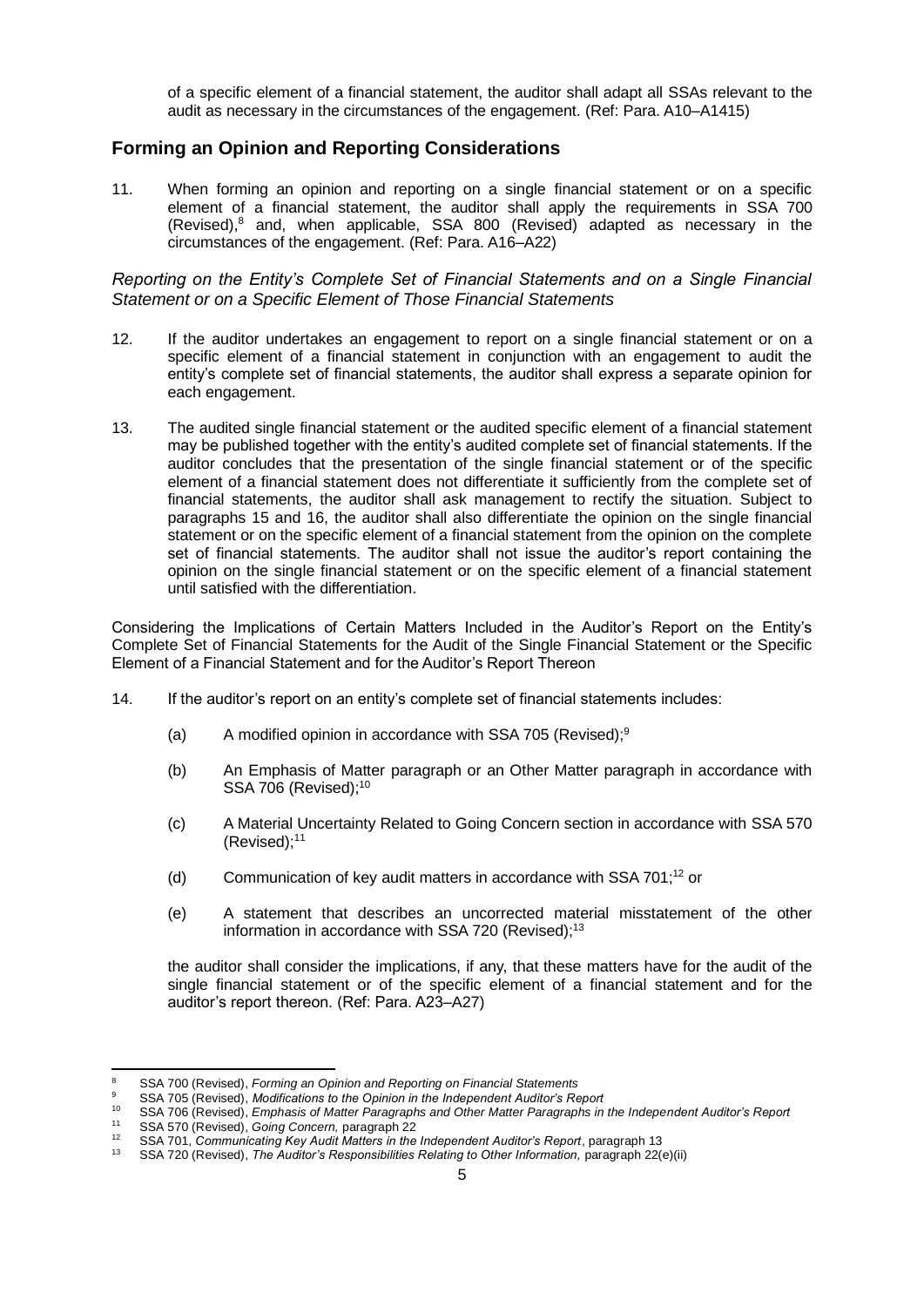Adverse Opinion or Disclaimer of Opinion in the Auditor's Report on the Entity's Complete Set of Financial Statements

- 15. If the auditor concludes that it is necessary to express an adverse opinion or disclaim an opinion on the entity's complete set of financial statements as a whole, SSA 705 (Revised) does not permit the auditor to include in the same auditor's report an unmodified opinion on a single financial statement that forms part of those financial statements or on a specific element of those financial statements.<sup>14</sup> This is because such an unmodified opinion would contradict the adverse opinion or disclaimer of opinion on the entity's complete set of financial statements as a whole. (Ref: Para. A28)
- 16. If the auditor concludes that it is necessary to express an adverse opinion or disclaim an opinion on the entity's complete set of financial statements as a whole but, in the context of a separate audit of a specific element of those financial statements, the auditor nevertheless considers it appropriate to express an unmodified opinion on that element, the auditor shall only do so if:
	- (a) The auditor is not prohibited by law or regulation from doing so;
	- (b) That opinion is expressed in an auditor's report that is not published together with the auditor's report containing the adverse opinion or disclaimer of opinion; and
	- (c) The element does not constitute a major portion of the entity's complete set of financial statements.
- 17. The auditor shall not express an unmodified opinion on a single financial statement of a complete set of financial statements if the auditor has expressed an adverse opinion or disclaimed an opinion on the complete set of financial statements as a whole. This is the case even if the auditor's report on the single financial statement is not published together with the auditor's report containing the adverse opinion or disclaimer of opinion. This is because a single financial statement is deemed to constitute a major portion of those financial statements.

**\*\*\***

SSA 705 (Revised), paragraph 15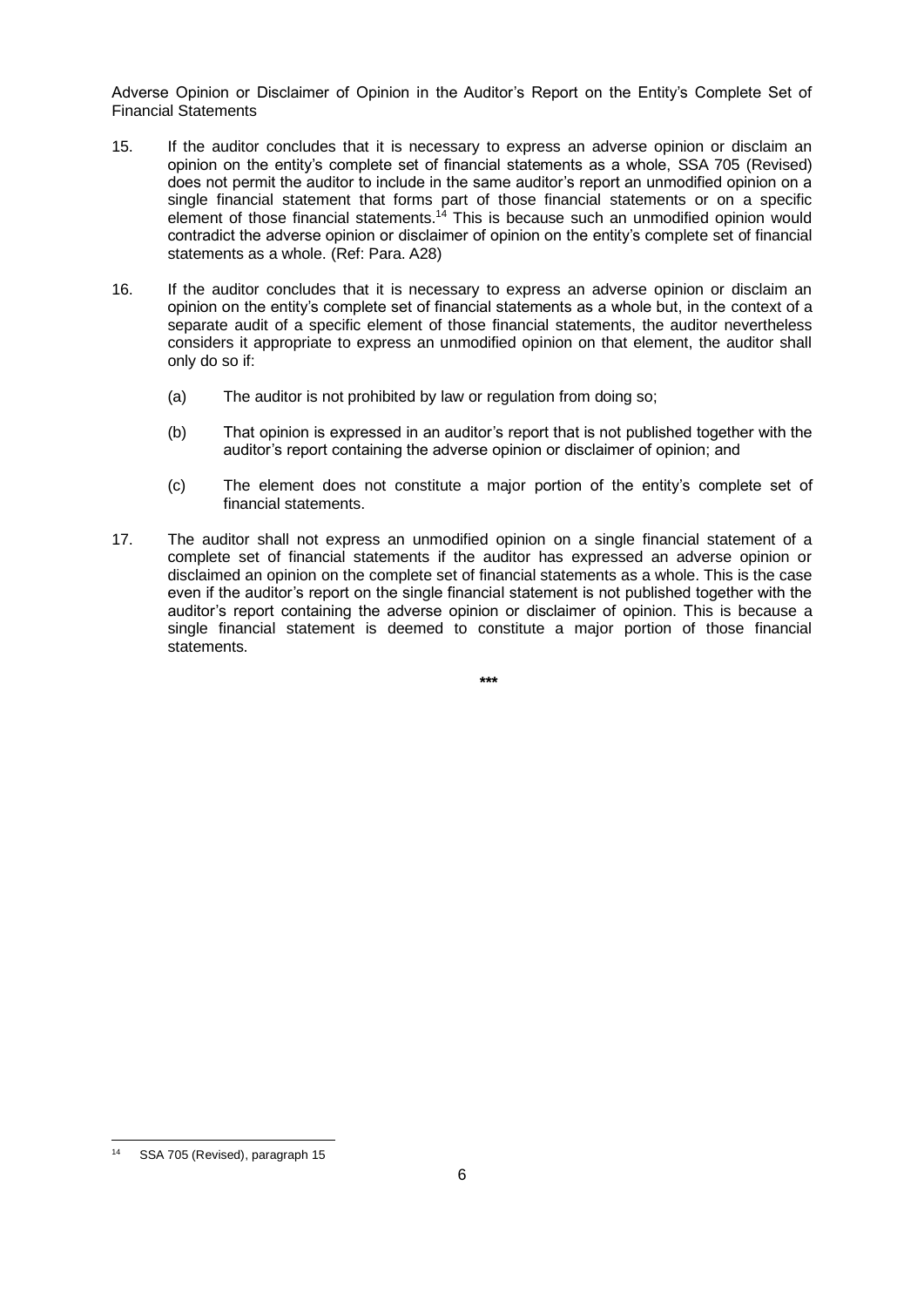# **Application and Other Explanatory Material**

## **Scope of this SSA (Ref: Para. 1, 6(c))**

- A1. SSA 200 defines the term "historical financial information" as information expressed in financial terms in relation to a particular entity, derived primarily from that entity's accounting system, about economic events occurring in past time periods or about economic conditions or circumstances at points in time in the past.<sup>15</sup>
- A2. SSA 200 defines the term "financial statements" as a structured representation of historical financial information, including disclosures, intended to communicate an entity's economic resources or obligations at a point in time or the changes therein for a period of time in accordance with a financial reporting framework. The term "financial statements" ordinarily refers to a complete set of financial statements as determined by the requirements of the applicable financial reporting framework, but can also refer to a single financial statement. Disclosures comprise explanatory or descriptive information, set out as required, expressly permitted or otherwise allowed by the applicable financial reporting framework, on the face of a financial statement, or in the notes, or incorporated therein by cross-reference.<sup>16</sup> As noted in paragraph 6(c), reference to a single financial statement or specific element of a financial statement includes the related disclosures.
- A3. SSAs are written in the context of an audit of financial statements;<sup>17</sup> they are to be adapted as necessary in the circumstances when applied to an audit of other historical financial information, such as a single financial statement or a specific element of a financial statement. This SSA assists in this regard. (Appendix 1 lists examples of such other historical financial information.)
- A4. A reasonable assurance engagement other than an audit of historical financial information is performed in accordance with Singapore Standard on Assurance Engagements (SSAE) 3000 (Revised).<sup>18</sup>

### **Considerations When Accepting the Engagement**

#### *Application of SSAs (Ref: Para. 7)*

- A5. SSA 200 requires the auditor to comply with (a) relevant ethical requirements, including those pertaining to independence, relating to financial statement audit engagements, and (b) all SSAs relevant to the audit. It also requires the auditor to comply with each requirement of an SSA unless, in the circumstances of the audit, the entire SSA is not relevant or the requirement is not relevant because it is conditional and the condition does not exist. In exceptional circumstances, the auditor may judge it necessary to depart from a relevant requirement in an SSA by performing alternative audit procedures to achieve the aim of that requirement.<sup>19</sup>
- A6. Compliance with the requirements of SSAs relevant to the audit of a single financial statement or of a specific element of a financial statement may not be practicable when the auditor is not also engaged to audit the entity's complete set of financial statements. In such cases, the auditor often does not have the same understanding of the entity and its environment, including its internal control, as an auditor who also audits the entity's complete set of financial statements. The auditor also does not have the audit evidence about the general quality of the accounting records or other accounting information that would be acquired in an audit of the entity's complete set of financial statements. Accordingly, the auditor may need further evidence to corroborate audit evidence acquired from the accounting records. In the case of an audit of a specific element of a financial statement, certain SSAs require audit

<sup>&</sup>lt;sup>15</sup> SSA 200, paragraph 13(g)

<sup>&</sup>lt;sup>16</sup> SSA 200, paragraph 13(f)

 $^{17}$  SSA 200, paragraph 2

<sup>18</sup> SSAE 3000 (Revised), *Assurance Engagements Other than Audits or Reviews of Historical Financial Information*

SSA 200, paragraphs 14, 18, and 22–23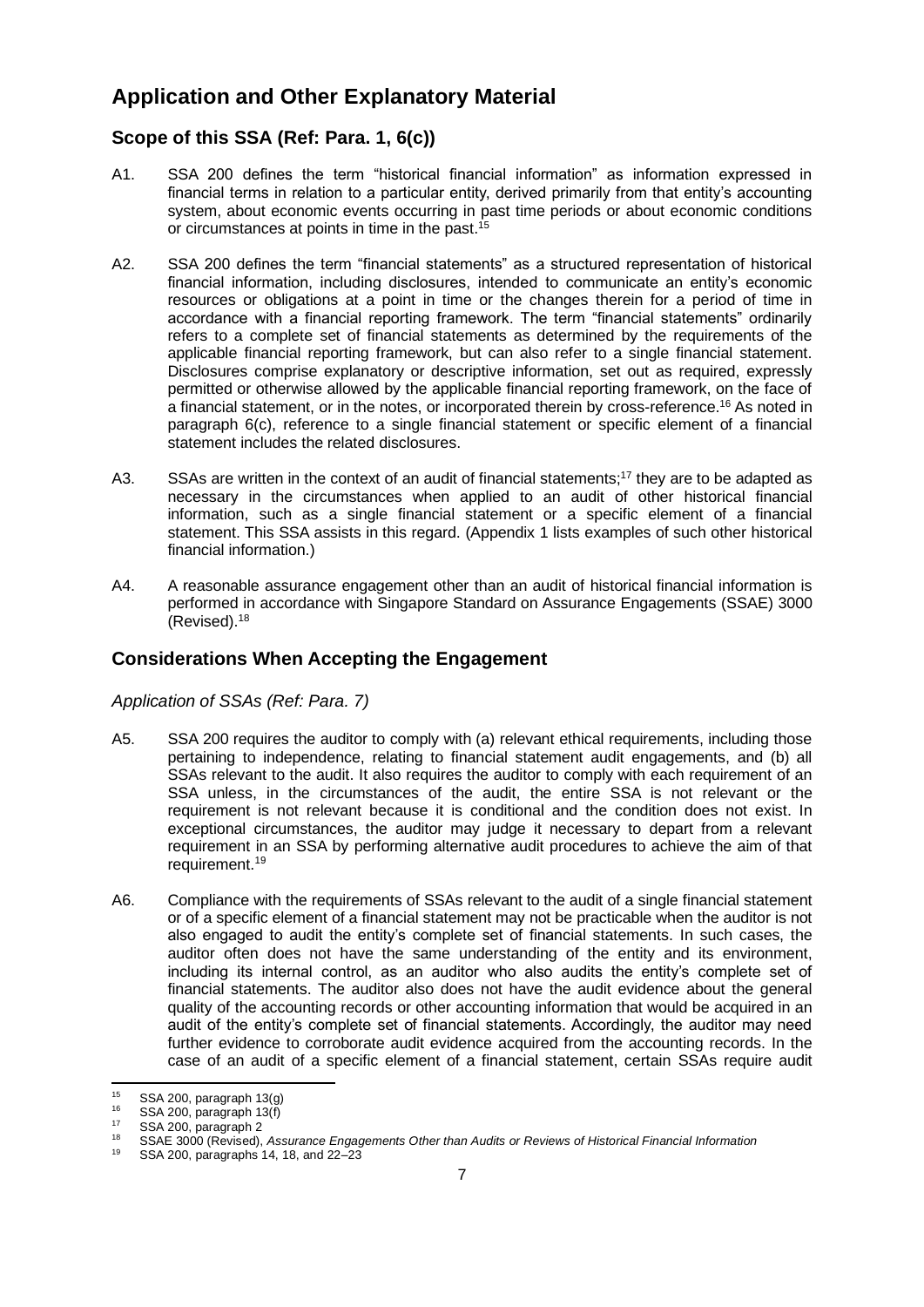work that may be disproportionate to the element being audited. For example, although the requirements of SSA 570 (Revised) are likely to be relevant in the circumstances of an audit of a schedule of accounts receivable, complying with those requirements may not be practicable because of the audit effort required. If the auditor concludes that an audit of a single financial statement or of a specific element of a financial statement in accordance with SSAs may not be practicable, the auditor may discuss with management whether another type of engagement might be more practicable.

#### *Acceptability of the Financial Reporting Framework (Ref: Para. 8)*

A7. A single financial statement or a specific element of a financial statement may be prepared in accordance with an applicable financial reporting framework that is based on a financial reporting framework established by an authorised or recognised standards setting organisation for the preparation of a complete set of financial statements (for example, Financial Reporting Standards). If this is the case, determination of the acceptability of the applicable framework may involve considering whether that framework includes all the requirements of the framework on which it is based that are relevant to the presentation of a single financial statement or of a specific element of a financial statement that provides adequate disclosures.

#### *Form of Opinion (Ref: Para. 9)*

- A8. The form of opinion to be expressed by the auditor depends on the applicable financial reporting framework and any applicable laws or regulations.<sup>20</sup> In accordance with SSA 700 (Revised):<sup>21</sup>
	- (a) When expressing an unmodified opinion on a complete set of financial statements prepared in accordance with a fair presentation framework, the auditor's opinion, unless otherwise required by law or regulation, uses one of the following phrases:
		- (i) the financial statements present fairly, in all material respects, in accordance with [the applicable financial reporting framework]; or
		- (ii) the financial statements give a true and fair view in accordance with [the applicable financial reporting framework]; and
	- (b) When expressing an unmodified opinion on a complete set of financial statements prepared in accordance with a compliance framework, the auditor's opinion states that the financial statements are prepared, in all material respects, in accordance with [the applicable financial reporting framework].
- A9. In the case of a single financial statement or of a specific element of a financial statement, the applicable financial reporting framework may not explicitly address the presentation of the financial statement or of the specific element of the financial statement. This may be the case when the applicable financial reporting framework is based on a financial reporting framework established by an authorised or recognised standards setting organisation for the preparation of a complete set of financial statements (for example, Financial Reporting Standards). The auditor therefore considers whether the expected form of opinion is appropriate in the light of the applicable financial reporting framework. Factors that may affect the auditor's consideration as to whether to use the phrases "presents fairly, in all material respects," or "gives a true and fair view" in the auditor's opinion include:
	- Whether the applicable financial reporting framework is explicitly or implicitly restricted to the preparation of a complete set of financial statements.

 $^{20}$  SSA 200, paragraph 8

SSA 700 (Revised), paragraphs 25–26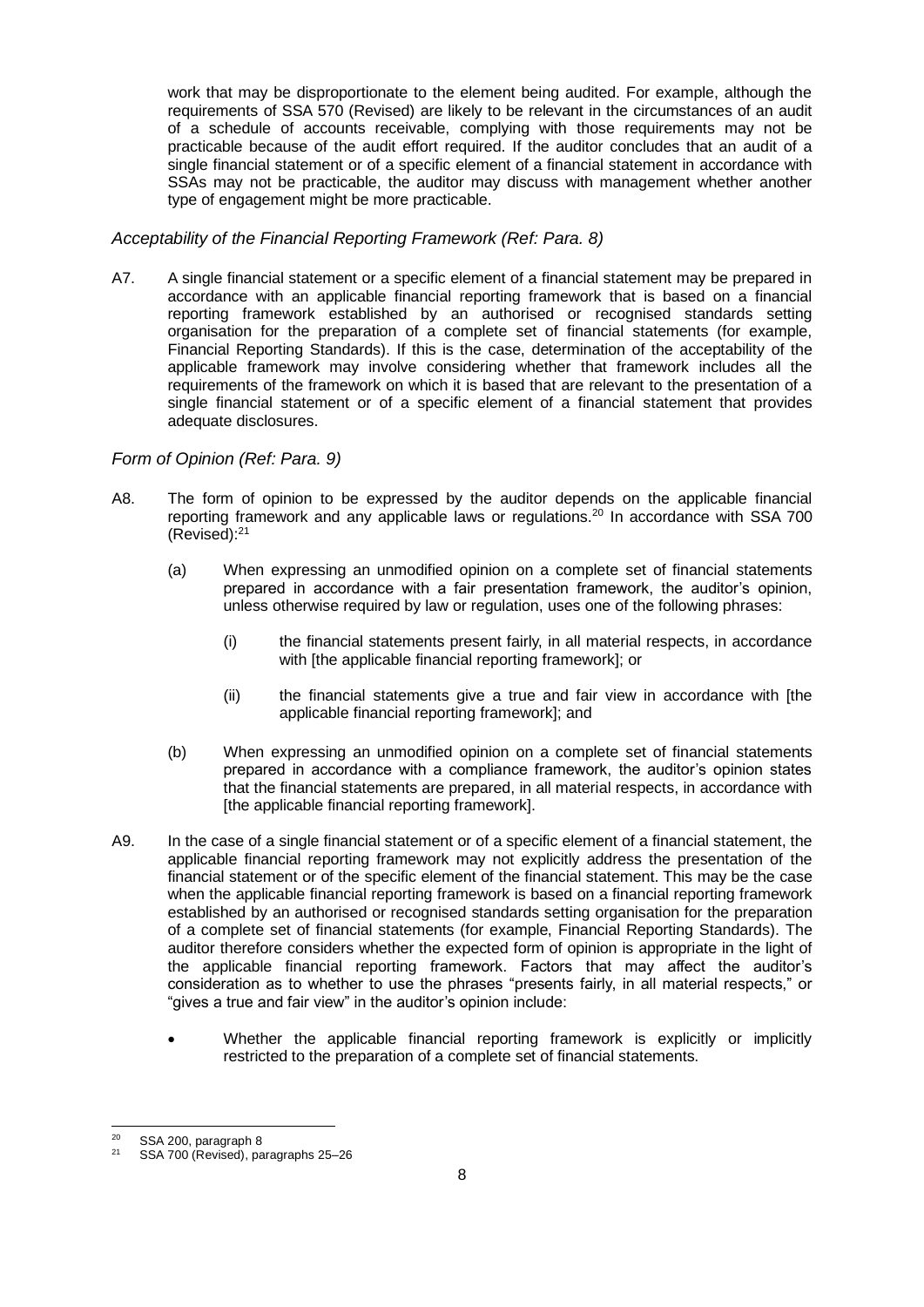- Whether the single financial statement or the specific element of a financial statement will:
	- Comply fully with each of those requirements of the framework relevant to the particular financial statement or the particular element, and the presentation of the financial statement or the specific element of a financial statement include the related disclosures.
	- If necessary to achieve fair presentation, provide disclosures beyond those specifically required by the framework or, in exceptional circumstances, depart from a requirement of the framework.

The auditor's decision as to the expected form of opinion is a matter of professional judgement. It may be affected by whether use of the phrases "presents fairly, in all material respects," or "gives a true and fair view" in the auditor's opinion on a single financial statement or on a specific element of a financial statement prepared in accordance with a fair presentation framework is generally accepted in the particular jurisdiction.

### **Considerations When Planning and Performing the Audit (Ref: Para. 10)**

- A10. The relevance of each of the SSAs requires careful consideration. Even when only a specific element of a financial statement is the subject of the audit, SSAs such as SSA  $240$ , $22$  SSA 550<sup>23</sup> and SSA 570 (Revised) are, in principle, relevant. This is because the element could be misstated as a result of fraud, the effect of related party transactions, or the incorrect application of the going concern basis of accounting under the applicable financial reporting framework.
- A11. SSA 260 (Revised) requires the auditor to determine the appropriate person(s) within the entity's governance structure with whom to communicate.<sup>24</sup> SSA 260 (Revised) notes that, in some cases, all of those charged with governance are involved in managing the entity, and the application of communication requirements is modified to recognise this position.<sup>25</sup> When a complete set of financial statements is also prepared by the entity, those person(s) responsible for the oversight of the preparation of the single financial statement or the element may not be the same as those charged with governance responsible for the oversight of the preparation of the complete set of financial statements.
- A12. Furthermore, SSAs are written in the context of an audit of financial statements; they are to be adapted as necessary in the circumstances when applied to the audit of a single financial statement<sup>26</sup> or of a specific element of a financial statement. For example, written representations from management about the complete set of financial statements would be replaced by written representations about the presentation of the financial statement or the element in accordance with the applicable financial reporting framework.
- A13. Matters included in the auditor's report on the complete set of financial statements may have implications for the audit of a single financial statement or of an element of a financial statement (see paragraph 14). When planning and performing an audit of a single financial statement or a specific element of a financial statement in conjunction with the audit of the entity's complete set of financial statements, the auditor may be able to use audit evidence obtained as part of the audit of the entity's complete set of financial statements in the audit of the financial statement or the element. SSAs, however, require the auditor to plan and perform the audit of the financial statement or element to obtain sufficient appropriate audit evidence on which to base the opinion on the financial statement or on the element.

<sup>22</sup> SSA 240, *The Auditor's Responsibilities Relating to Fraud in an Audit of Financial Statements*

<sup>23</sup> SSA 550, *Related Parties*

<sup>&</sup>lt;sup>24</sup> SSA 260 (Revised), *Communication with Those Charged with Governance*, paragraph 11

<sup>&</sup>lt;sup>25</sup> SSA 260 (Revised), paragraph 10(b), 13, A1 (third bullet), A2 and A8

SSA 200, paragraph 2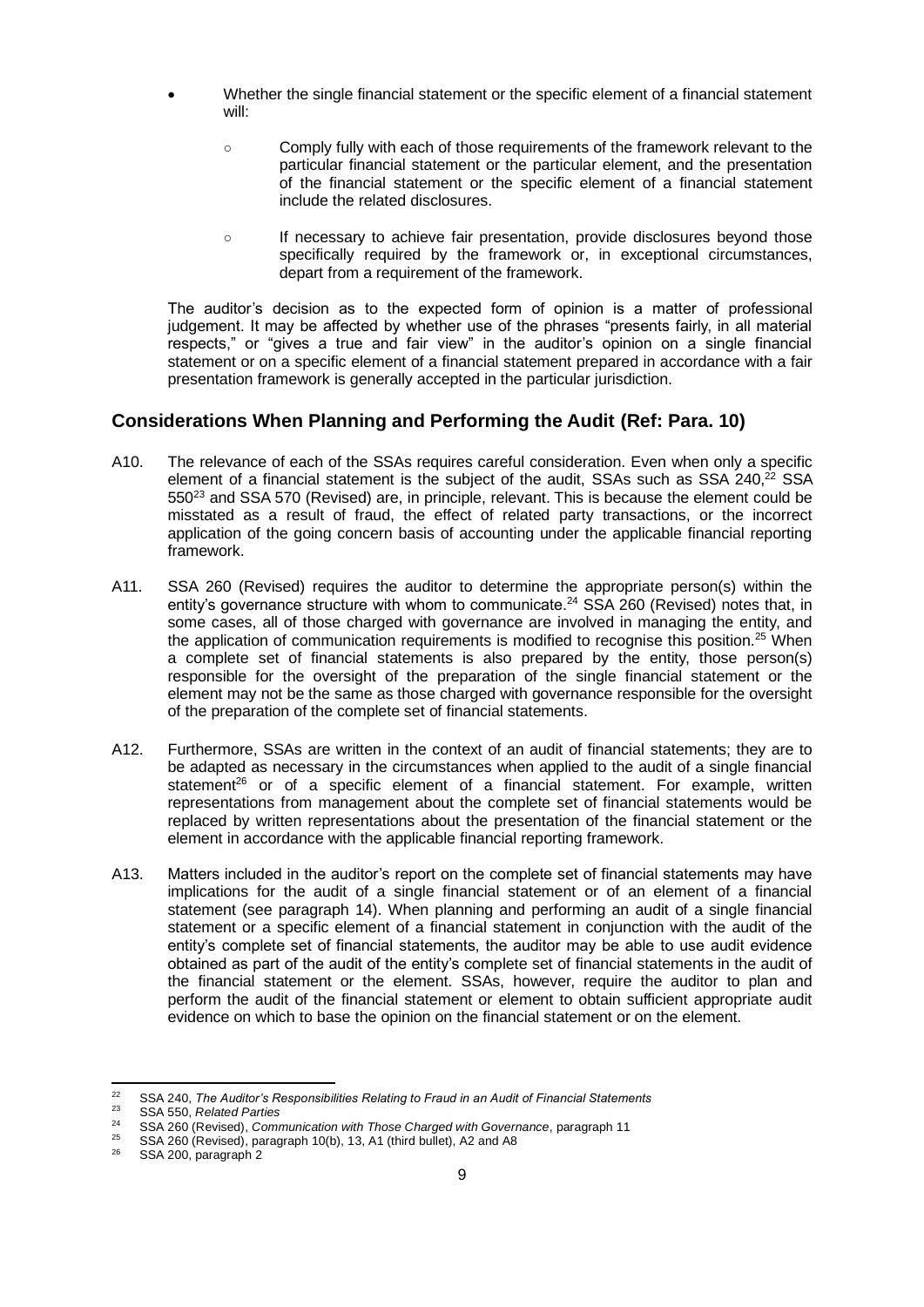- A14. The individual financial statements that comprise a complete set of financial statements, and many of the specific elements of those financial statements, including their related disclosures, are interrelated. Accordingly, when auditing a single financial statement or a specific element of a financial statement, the auditor may not be able to consider the financial statement or the element in isolation. Consequently, the auditor may need to perform procedures in relation to the interrelated items to meet the objective of the audit.
- A15. Furthermore, the materiality determined for a single financial statement or for a specific element of a financial statement may be lower than the materiality determined for the entity's complete set of financial statements; this will affect the nature, timing and extent of the audit procedures and the evaluation of uncorrected misstatements.

### **Forming an Opinion and Reporting Considerations (Ref: Para. 11)**

- A16. SSA 700 (Revised) requires the auditor, in forming an opinion, to evaluate whether the financial statements provide adequate disclosures to enable the intended users to understand the effect of material transactions and events on the information conveyed in the financial statements.<sup>27</sup> In the case of a single financial statement or of a specific element of a financial statement, it is important that the financial statement or the element, in view of the requirements of the applicable financial reporting framework, provides adequate disclosures to enable the intended users to understand the information conveyed in the financial statement or the element, and the effect of material transactions and events on the information conveyed in the financial statement or the element.
- A17. Appendix 2 contains illustrations of independent auditor's reports on a single financial statement and on a specific element of a financial statement. Other illustrations of auditor's reports may be relevant to reporting on a single financial statement or on a specific element of a financial statement (see, for example, the Appendices to SSA 700 (Revised), SSA 705 (Revised), SSA 570 (Revised), SSA 720 (Revised), and SSA 706 (Revised)).

#### *Application of SSA 700 (Revised) When Reporting on a Single Financial Statement or on a Specific Element of a Financial Statement*

A18. Paragraph 11 of this SSA explains that the auditor is required to apply the requirements in SSA 700 (Revised), adapted as necessary in the circumstances of the engagement, when forming an opinion and reporting on a single financial statement or on a specific element of a financial statement. In doing so, the auditor is also required to apply the reporting requirements in other SSAs adapted as necessary in the circumstances of the engagement, and may find the considerations addressed in paragraphs A19–A21 below helpful.

#### Going Concern

A19. Depending on the applicable financial reporting framework used in the preparation of the single financial statement or the specific element of a financial statement, the description in the auditor's report of management's responsibilities<sup>28</sup> relating to going concern may need to be adapted as necessary. The description in the auditor's report of the auditor's responsibilities<sup>29</sup> may also need to be adapted as necessary depending on how SSA 570 (Revised) applies in the circumstances of the engagement.

Key Audit Matters

A20. SSA 700 (Revised) requires the auditor to communicate key audit matters in accordance with SSA 701 for audits of complete sets of general purpose financial statements of listed entities.<sup>30</sup> For audits of a single financial statement or a specific element of a financial statement, SSA 701 only applies when communication of key audit matters in the auditor's

<sup>&</sup>lt;sup>27</sup> SSA 700 (Revised), paragraph 13(e)

<sup>&</sup>lt;sup>28</sup> See SSA 700 (Revised), paragraphs  $34(b)$  and A48

<sup>&</sup>lt;sup>29</sup> See SSA 700 (Revised), paragraphs  $39(b)(iv)$ 

<sup>30</sup> SSA 700 (Revised)*,* paragraph 30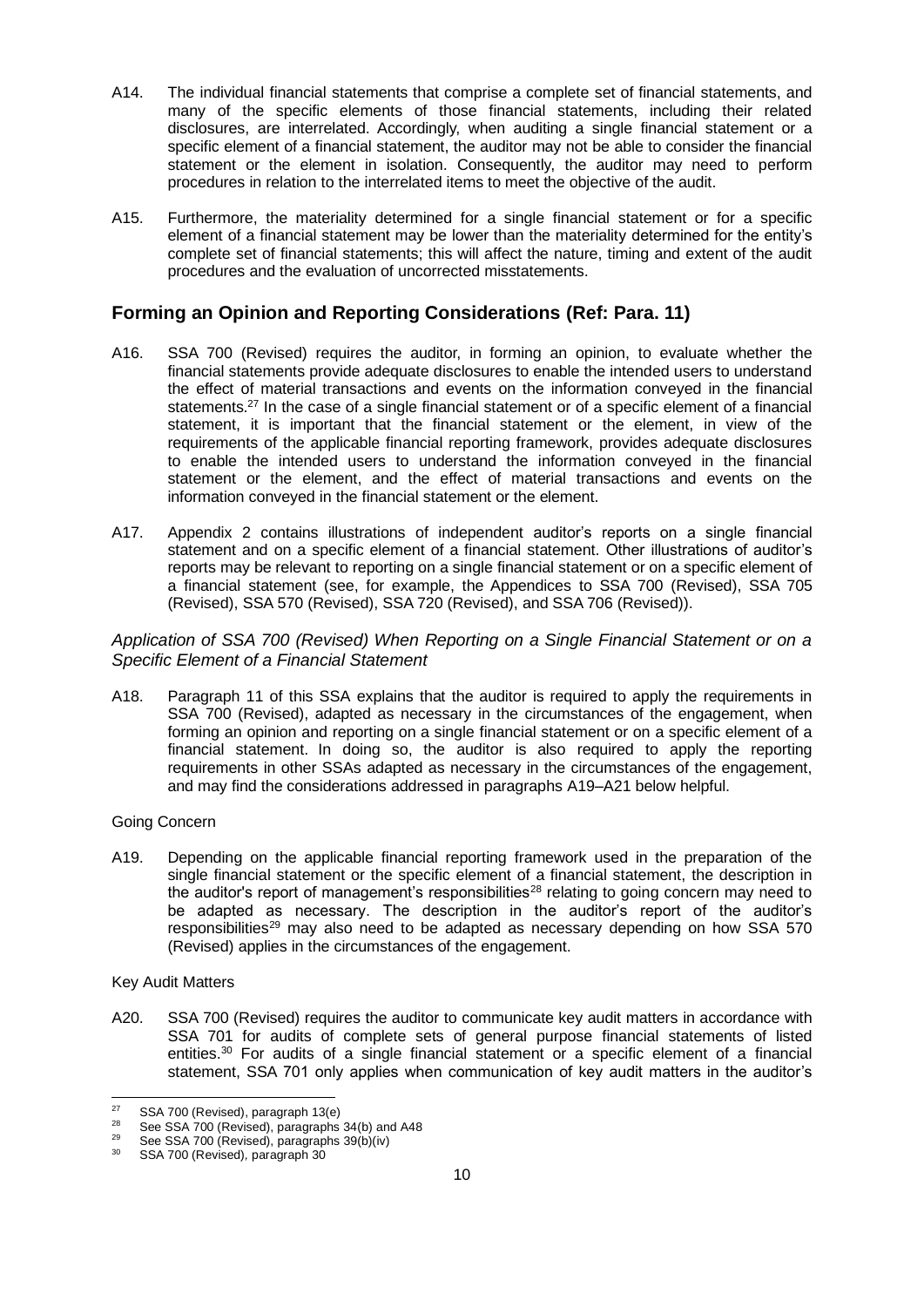report on such financial statements or elements is required by law or regulation, or the auditor otherwise decides to communicate key audit matters. When key audit matters are communicated in the auditor's report on a single financial statement or a specific element of a financial statement, SSA 701 applies in its entirety.<sup>31</sup>

#### Other Information

A21. SSA 720 (Revised) deals with the auditor's responsibilities relating to other information. In the context of this SSA, reports containing or accompanying the single financial statement or specific element of a financial statement—the purpose of which is to provide owners (or similar stakeholders) with information on matters presented in the single financial statement or the specific element of a financial statement—are considered to be annual reports for purposes of SSA 720 (Revised). When the auditor determines that the entity plans to issue such a report, the requirements in SSA 720 (Revised) apply to the audit of the single financial statement or the element.

#### Name of the Engagement Partner

A22. The requirement in SSA 700 (Revised) for the auditor to include the name of the engagement partner in the auditor's report also applies to audits of single financial statements of listed entities or specific elements of financial statements of listed entities.<sup>32</sup> The auditor may be required by law or regulation to include the name of the engagement partner in the auditor's report or may otherwise decide to do so when reporting on a single financial statement or on an element of a financial statement of entities other than listed entities.

#### *Reporting on the Entity's Complete Set of Financial Statements and on a Single Financial Statement or on a Specific Element of a Financial Statement* (Ref: Para. 14)

Considering the Implications of Certain Matters Included in the Auditor's Report on the Entity's Complete Set of Financial Statements for the Audit of the Single Financial Statement or the Specific Element of a Financial Statement and for the Auditor's Report Thereon

- A23. Paragraph 14 requires the auditor to consider the implications, if any, of certain matters included in the auditor's report on the complete set of financial statements for the audit of the single financial statement or the specific element of a financial statement and for the auditor's report thereon. Considering whether a matter included in the auditor's report on the complete set of financial statements is relevant in the context of an engagement to report on a single financial statement or a specific element of a financial statement involves professional judgement.
- A24. Factors that may be relevant in considering those implications include:
	- The nature of the matter(s) being described in the auditor's report on the complete set of financial statements and the extent to which it relates to what is included in the single financial statement or a specific element of a financial statement.
	- The pervasiveness of the matter(s) described in the auditor's report on the complete set of financial statements.
	- The nature and extent of the differences between the applicable financial reporting frameworks.
	- The extent of the difference between the period(s) covered by the complete set of the financial statements compared to the period(s) or dates of the single financial statement or the element of a financial statement.

 $31$  SSA 700 (Revised), paragraph 31

See SSA 700 (Revised), paragraphs 46 and A61–A63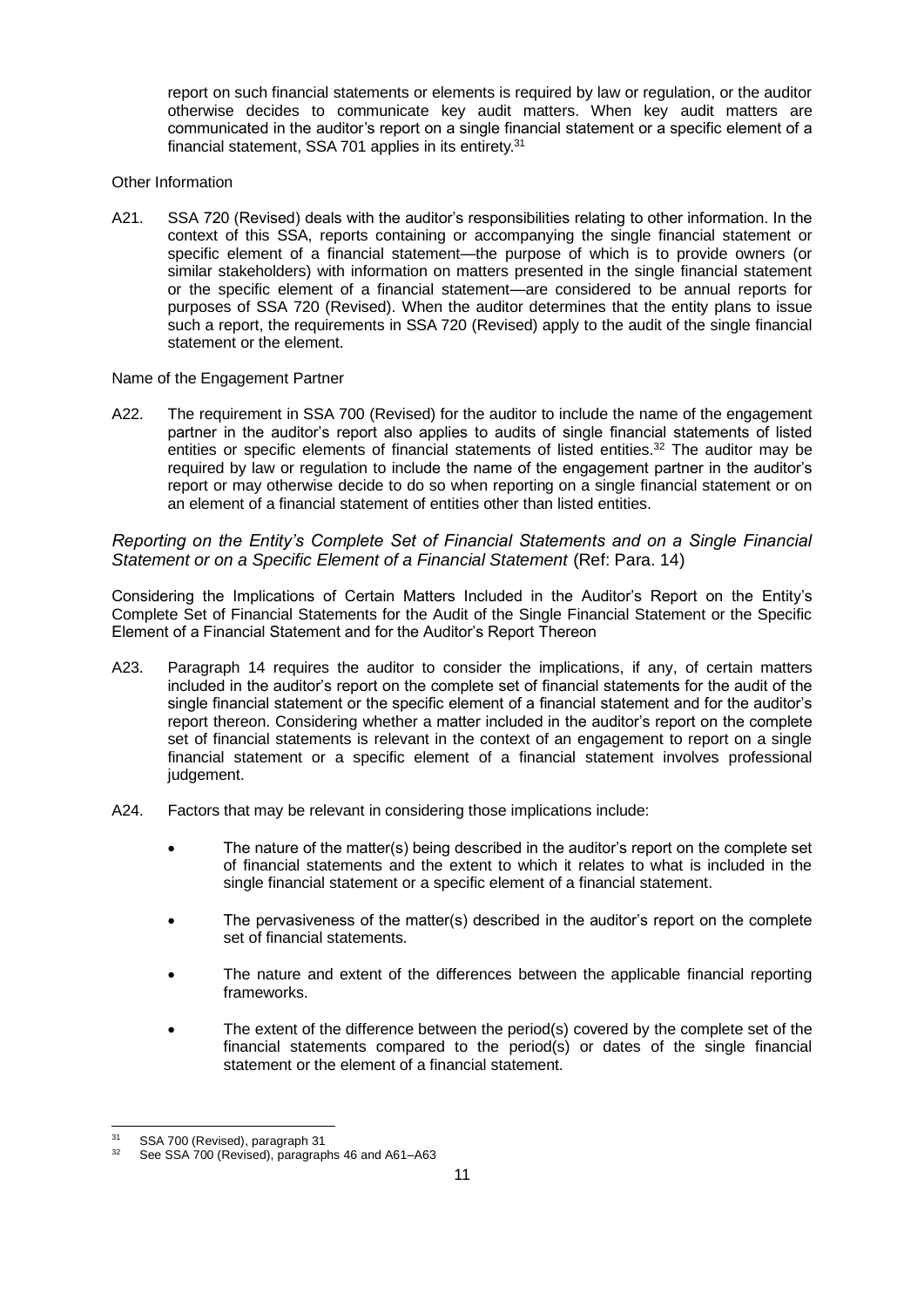- The time elapsed since the date of the auditor's report on the complete set of the financial statements.
- A25. For example, in the case when there is a qualification of the auditor's opinion in relation to accounts receivable in the auditor's report on the complete set of financial statements, and the single financial statement includes accounts receivable, or the specific element of a financial statement relates to accounts receivable, it is likely that there would be implications for the audit. On the other hand, if the qualification of the auditor's opinion on the complete set of financial statements relates to classification of long-term debt, then it is less likely that there would be implications for an audit of the single financial statement that is the income statement, or if the specific element of the financial statement relates to accounts receivable.
- A26. Key audit matters that are communicated in the auditor's report on the complete set of financial statements may have implications for an audit of a single financial statement or the specific element of the financial statement. The information included in the Key Audit Matters section about how the matter was addressed in the audit of the complete set of financial statements may be useful to the auditor's determination of how to address the matter when it is relevant to the audit of the single financial statement or the specific element of the financial statement.

Inclusion of a reference to the auditor's report on the complete set of financial statements

A27. Even when certain matters included in the auditor's report on the complete set of financial statements do not have implications for the audit of, or for the auditor's report on, the single financial statement or the specific element of a financial statement, the auditor may deem it appropriate to refer to the matter(s) in an Other Matter paragraph in an auditor's report on the single financial statement or on the specific element of a financial statement (see SSA 706 Revised)).<sup>33</sup> For example, the auditor may consider it appropriate to refer in the auditor's report on the single financial statement or a specific element of the financial statement to a Material Uncertainty Related to Going Concern section included in the auditor's report on the complete set of financial statements.

Adverse Opinion or Disclaimer of Opinion in the Auditor's Report on the Entity's Complete Set of Financial Statements (Ref: Para. 15)

A28. In the auditor's report on an entity's complete set of financial statements, the expression of a disclaimer of opinion regarding the results of operations and cash flows, where relevant, and an unmodified opinion regarding the financial position is permitted since the disclaimer of opinion is being issued in respect of the results of operations and cash flows only and not in respect of the financial statements as a whole.<sup>34</sup>

 $33$  See SSA 706 (Revised), paragraphs 10–11

<sup>34</sup> SSA 510, *Initial Audit Engagements—Opening Balances*, paragraph A8, and SSA 705 (Revised), paragraph A16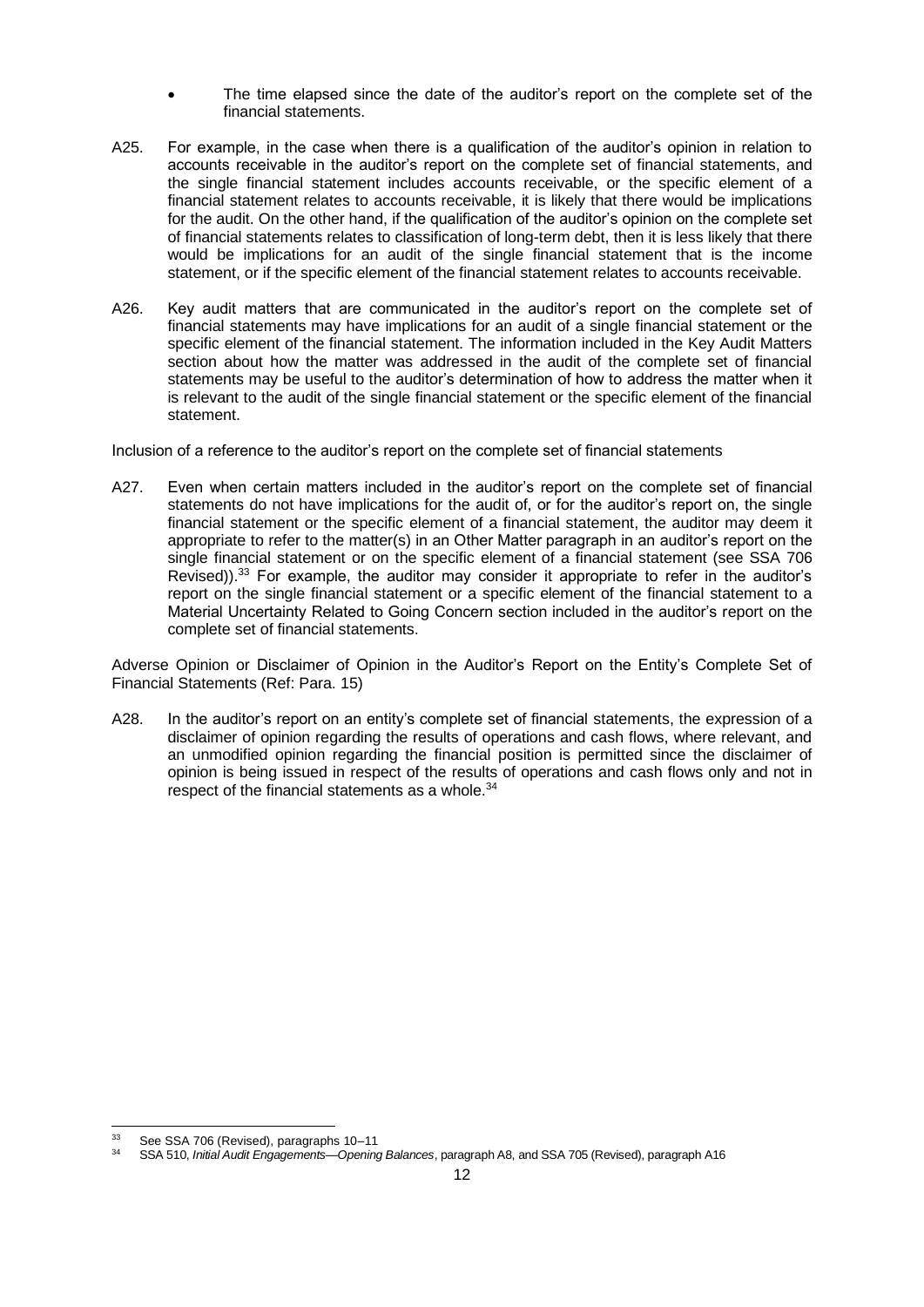# **Appendix 1**

(Ref: Para. A3)

# **Examples of Specific Elements, Accounts or Items of a Financial Statement**

- Accounts receivable, allowance for doubtful accounts receivable, inventory, the liability for accrued benefits of a private pension plan, the recorded value of identified intangible assets, or the liability for "incurred but not reported" claims in an insurance portfolio, including related notes.
- A schedule of externally managed assets and income of a private pension plan, including related notes.
- A schedule of net tangible assets, including related notes.
- A schedule of disbursements in relation to a lease property, including explanatory notes.
- A schedule of profit participation or employee bonuses, including explanatory notes.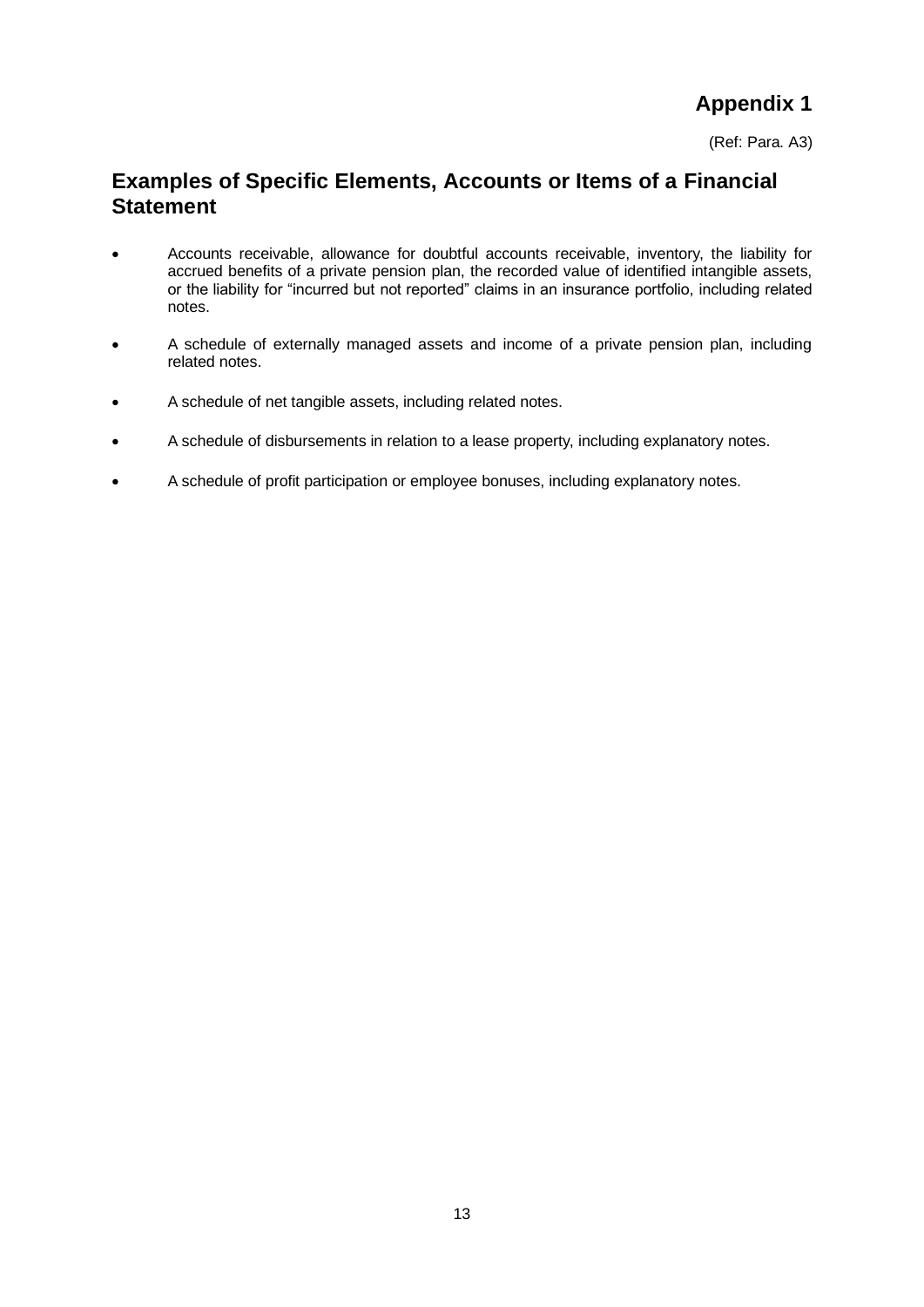# **Appendix 2**

(Ref: Para. A17)

# **Illustrations of Independent Auditor's Reports on a Single Financial Statement and on a Specific Element of a Financial Statement**

- Illustration 1: An auditor's report on a single financial statement of an entity other than a listed entity prepared in accordance with a general purpose framework (for purposes of this illustration, a fair presentation framework).
- Illustration 2: An auditor's report on a single financial statement of an entity other than a listed entity prepared in accordance with a special purpose framework (for purposes of this illustration, a fair presentation framework).
- Illustration 3: An auditor's report on a specific element of a financial statement of a Singapore incorporated listed entity prepared in accordance with a special purpose framework (for purposes of this illustration, a compliance framework).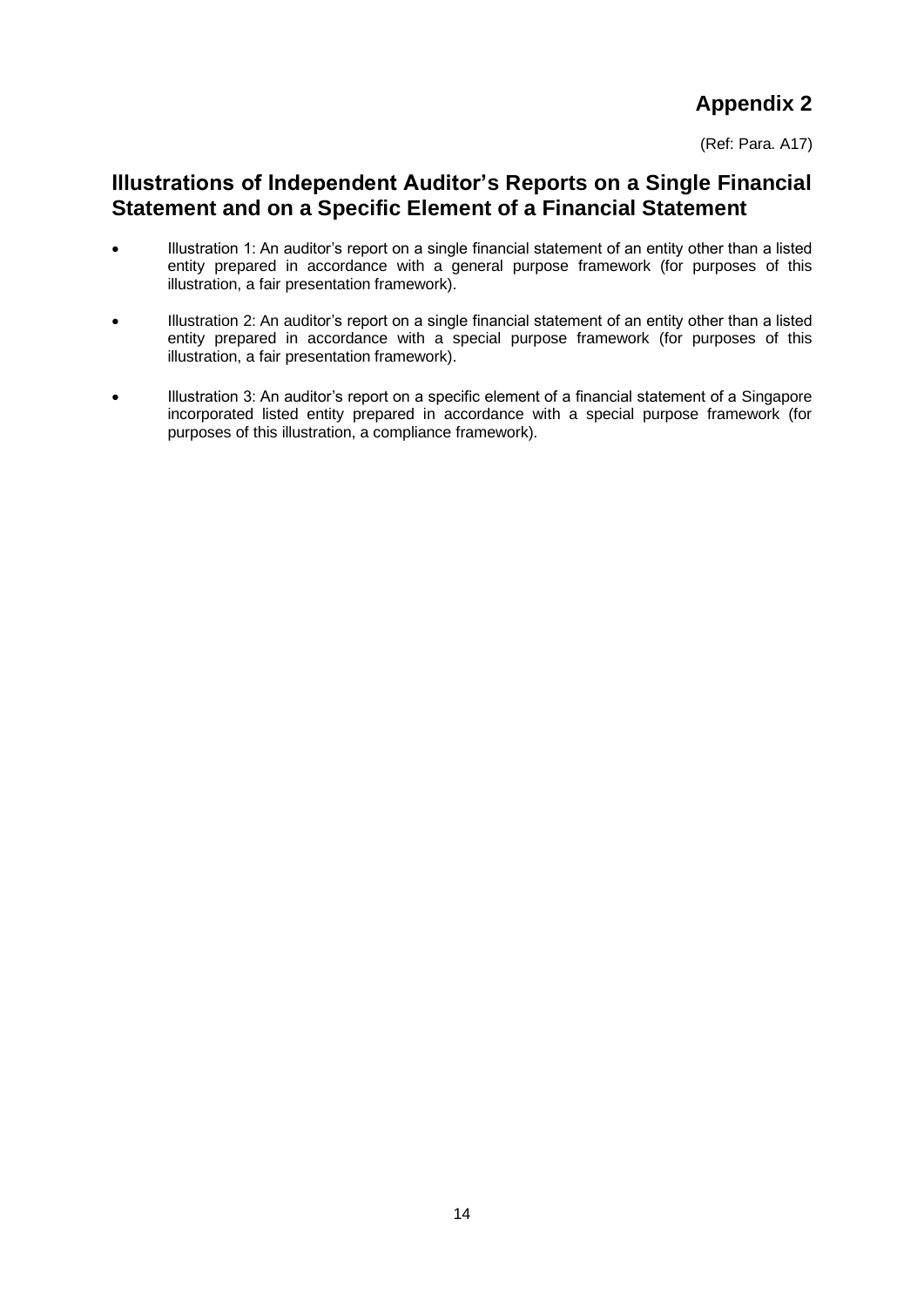Illustration 1: An auditor's report on a single financial statement of an entity other than a listed entity prepared in accordance with a general purpose framework (for purposes of this illustration, a fair presentation framework).

For purposes of this illustrative auditor's report, the following circumstances are assumed:

- Audit of a balance sheet (that is, a single financial statement) of an entity other than a listed entity.
- The balance sheet has been prepared by management of the entity in accordance with the requirements of the Financial Reporting Framework in Jurisdiction X relevant to preparing a balance sheet.
- The terms of the audit engagement reflect the description of management's responsibility for the financial statements in SSA 210.
- The applicable financial reporting framework is a fair presentation framework designed to meet the common financial information needs of a wide range of users.
- The auditor has determined that it is appropriate to use the phrase "presents fairly, in all material respects," in the auditor's opinion.
- The relevant ethical requirements that apply to the audit comprise the Accounting and Corporate Regulatory Authority (ACRA) *Code of Professional Conduct and Ethics for Public Accountants and Accounting Entities* (ACRA Code) together with the ethical requirements relating to the audit in Singapore, and the auditor refers to both.
- Based on the audit evidence obtained, the auditor has concluded that a material uncertainty exists related to events or conditions that may cast significant doubt on the entity's ability to continue as a going concern in accordance with SSA 570 (Revised). The disclosure of the material uncertainty in the single financial statement is adequate.
- The auditor is not required, and has otherwise not decided, to communicate key audit matters in accordance with SSA 701 in the context of the audit of the balance sheet.
- The auditor has determined that there is no other information (i.e., the requirements of SSA 720 (Revised) do not apply).
- Those responsible for oversight of the financial statement differ from those responsible for the preparation of the financial statement.
- The auditor has no other reporting responsibilities required under local law or regulation.

### **INDEPENDENT AUDITOR'S REPORT**

[Appropriate Addressee]

#### **Opinion**

We have audited the balance sheet of ABC Company (the Company) as at 31 December 20X1 and notes to the financial statement, including a summary of significant accounting policies (together "the financial statement").

In our opinion, the accompanying financial statement presents fairly, in all material respects, the financial position of the Company as at 31 December 20X1 in accordance with those requirements of the Financial Reporting Framework in Jurisdiction X relevant to preparing such a financial statement.

#### **Basis for Opinion**

We conducted our audit in accordance with Singapore Standards on Auditing (SSAs). Our responsibilities under those standards are further described in the *Auditor's Responsibilities for the Audit of the Financial Statement* section of our report. We are independent of the Company in accordance with the Accounting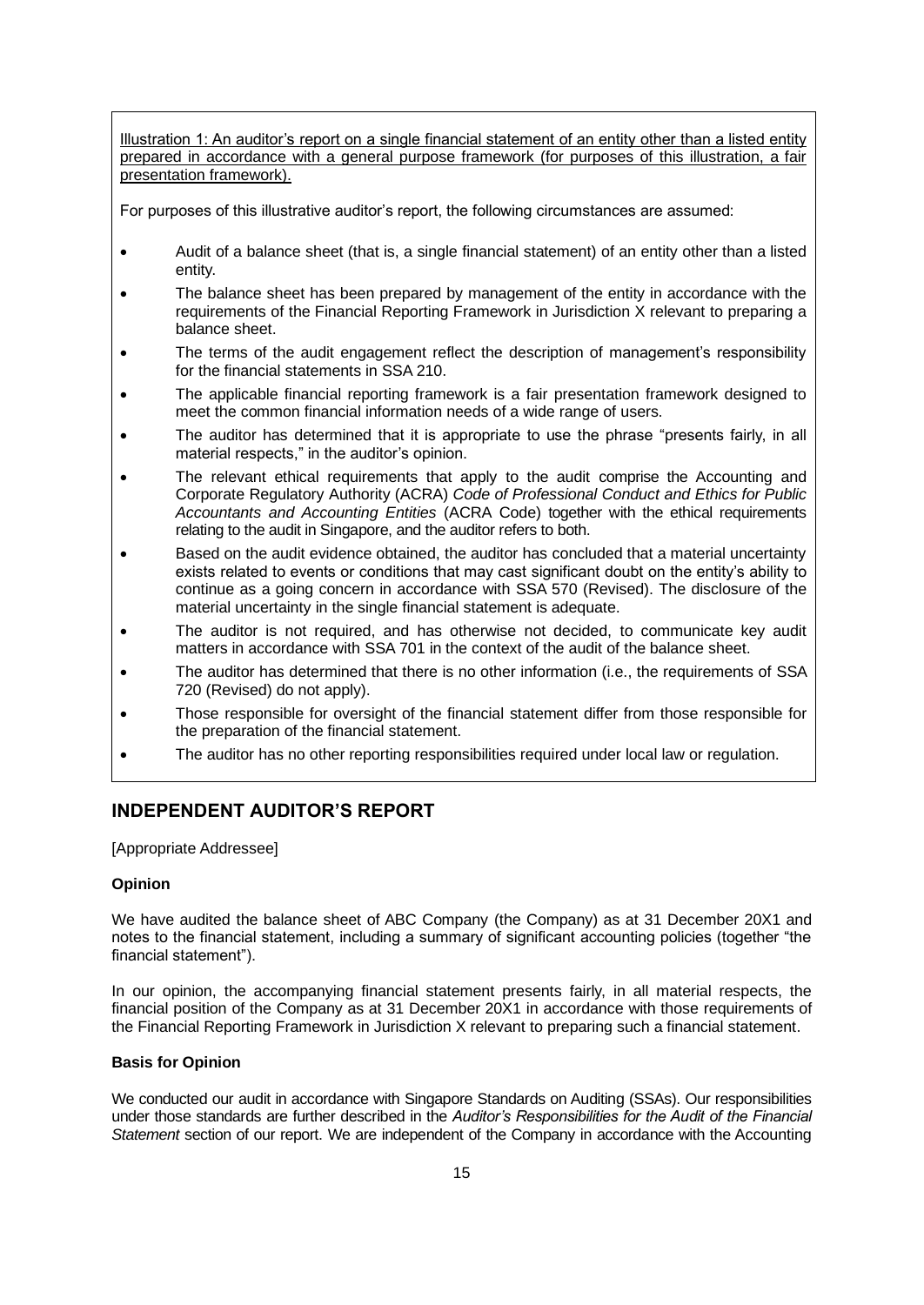and Corporate Regulatory Authority (ACRA) *Code of Professional Conduct and Ethics for Public Accountants and Accounting Entities* (ACRA Code) together with the ethical requirements that are relevant to our audit of the financial statements in Singapore, and we have fulfilled our other ethical responsibilities in accordance with these requirements and the ACRA Code. We believe that the audit evidence we have obtained is sufficient and appropriate to provide a basis for our opinion.

#### **Material Uncertainty Related to Going Concern**

We draw attention to Note 6 in the financial statement, which indicates that the Company incurred a net loss of ZZZ during the year ended 31 December 20X1 and, as of that date, the Company's current liabilities exceeded its total assets by YYY. As stated in Note 6, these events or conditions, along with other matters as set forth in Note 6, indicate that a material uncertainty exists that may cast significant doubt on the Company's ability to continue as a going concern. Our opinion is not modified in respect of this matter.

#### **Responsibilities of Management and Those Charged with Governance for the Financial Statement<sup>1</sup>**

Management is responsible for the preparation and fair presentation of the financial statement in accordance with those requirements of the Financial Reporting Framework in Jurisdiction X relevant to preparing such a financial statement, and for such internal control as management determines is necessary to enable the preparation of a financial statement that is free from material misstatement, whether due to fraud or error.

In preparing the financial statement, management is responsible for assessing the Company's ability to continue as a going concern, disclosing, as applicable, matters relating to going concern and using the going concern basis of accounting unless management either intends to liquidate the Company or to cease operations, or has no realistic alternative but to do so.

Those charged with governance are responsible for overseeing the Company's financial reporting process.

#### **Auditor's Responsibilities for the Audit of the Financial Statement**

Our objectives are to obtain reasonable assurance about whether the financial statement as a whole is free from material misstatement, whether due to fraud or error, and to issue an auditor's report that includes our opinion. Reasonable assurance is a high level of assurance, but is not a guarantee that an audit conducted in accordance with SSAs will always detect a material misstatement when it exists. Misstatements can arise from fraud or error and are considered material if, individually or in the aggregate, they could reasonably be expected to influence the economic decisions of users taken on the basis of this financial statement.

As part of an audit in accordance with SSAs, we exercise professional judgement and maintain professional scepticism throughout the audit. We also:

• Identify and assess the risks of material misstatement of the financial statement, whether due to fraud or error, design and perform audit procedures responsive to those risks, and obtain audit evidence that is sufficient and appropriate to provide a basis for our opinion. The risk of not detecting a material misstatement resulting from fraud is higher than for one resulting from error, as fraud may involve collusion, forgery, intentional omissions, misrepresentations, or the override of internal control.

<sup>1</sup> Throughout these illustrative auditor's reports, the terms management and those charged with governance may need to be replaced by another term that is appropriate in the context of the legal framework in the particular jurisdiction.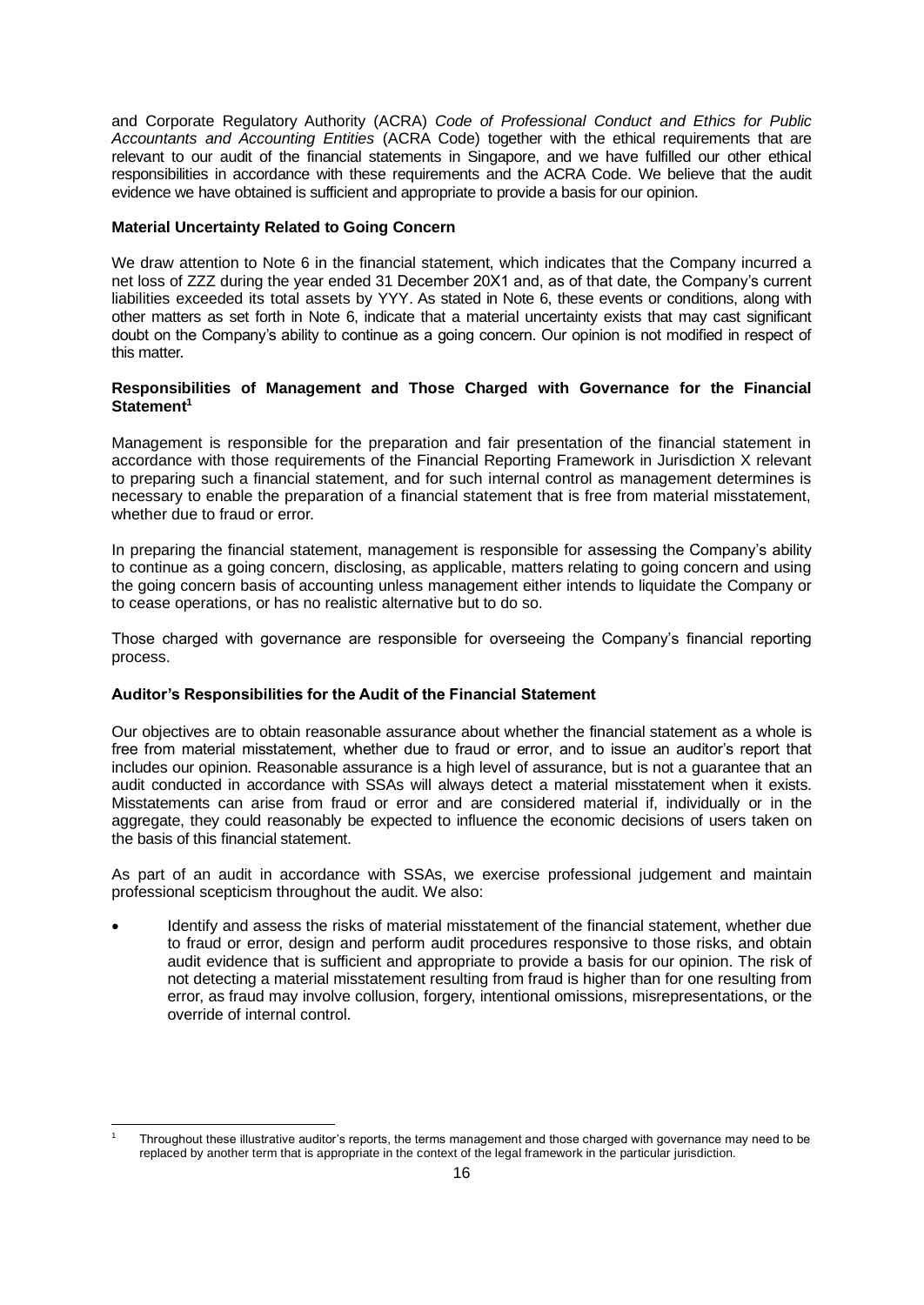- Obtain an understanding of internal control relevant to the audit in order to design audit procedures that are appropriate in the circumstances, but not for the purpose of expressing an opinion on the effectiveness of the Company's internal control.<sup>2</sup>
- Evaluate the appropriateness of accounting policies used and the reasonableness of accounting estimates, if any, and related disclosures made by management.
- Conclude on the appropriateness of management's use of the going concern basis of accounting and, based on the audit evidence obtained, whether a material uncertainty exists related to events or conditions that may cast significant doubt on the Company's ability to continue as a going concern. If we conclude that a material uncertainty exists, we are required to draw attention in our auditor's report to the related disclosures in the financial statements or, if such disclosures are inadequate, to modify our opinion. Our conclusions are based on the audit evidence obtained up to the date of our auditor's report. However, future events or conditions may cause the Company to cease to continue as a going concern.
- Evaluate the overall presentation, structure and content of the financial statement, including the disclosures, and whether the financial statement represents the underlying transactions and events in a manner that achieves fair presentation.

We communicate with those charged with governance regarding, among other matters, the planned scope and timing of the audit and significant audit findings, including any significant deficiencies in internal control that we identify during our audit.

 $(Firm)$ Public Accountants and Chartered Accountants Singapore \_\_\_\_\_\_\_\_\_\_\_\_\_\_\_\_\_\_\_\_\_\_\_\_\_ (Date)

This sentence would be modified, as appropriate, in circumstances when the auditor also has responsibility to issue an opinion on the effectiveness of internal control in conjunction with the audit of the financial statement.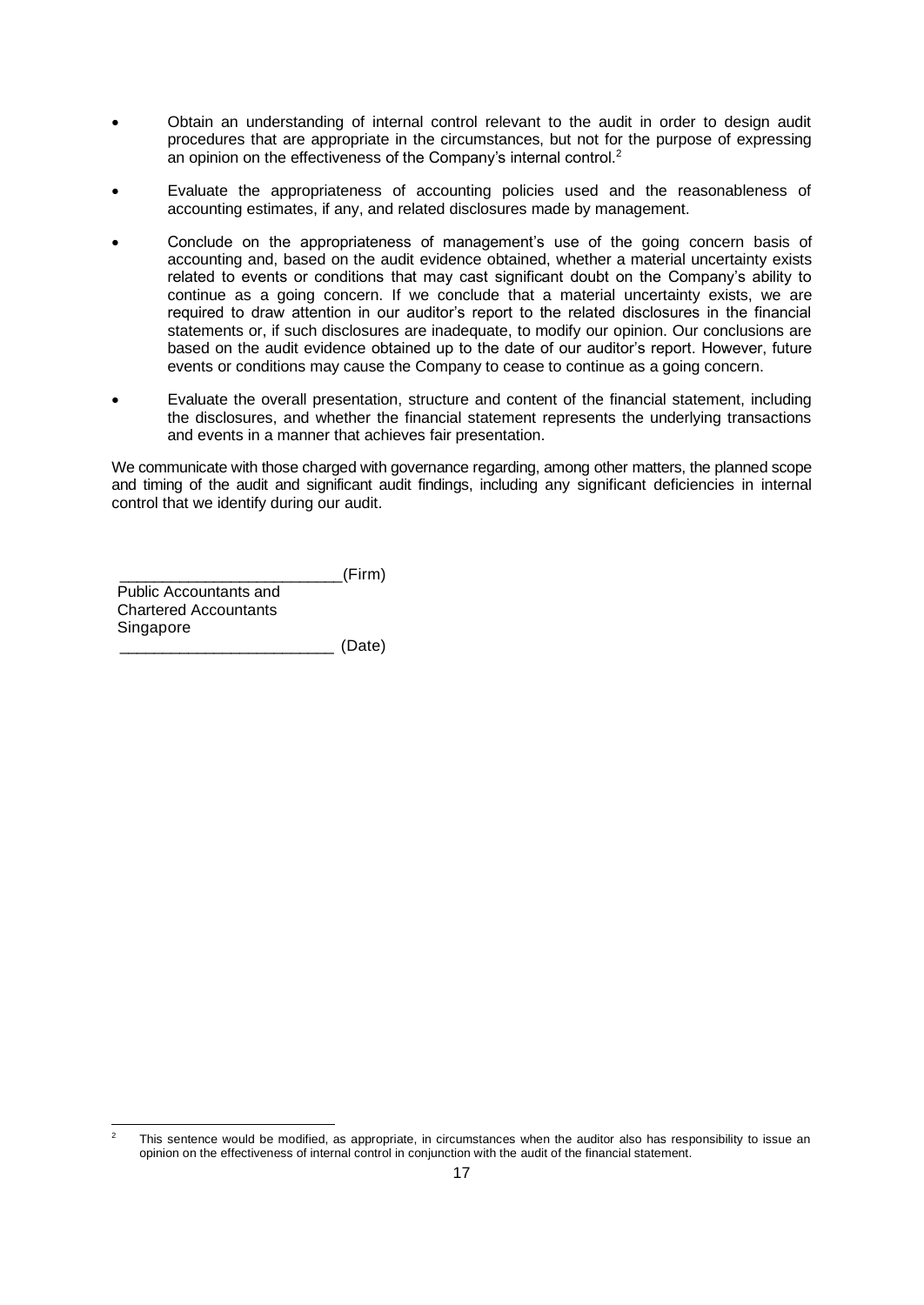Illustration 2: An auditor's report on a single financial statement of an entity other than a listed entity prepared in accordance with a special purpose framework.

For purposes of this illustrative auditor's report, the following Circumstances are assumed:

- Audit of a statement of cash receipts and disbursements (that is, a single financial statement) of an entity other than a listed entity.
- An auditor's report on the complete set of financial statements was not issued.
- The financial statement has been prepared by management of the entity in accordance with the cash receipts and disbursements basis of accounting to respond to a request for cash flow information received from a creditor. Management has a choice of financial reporting frameworks.
- The applicable financial reporting framework is a fair presentation framework designed to meet the financial information needs of specific users.<sup>3</sup>
- The auditor has concluded an unmodified (i.e., "clean") opinion is appropriate based on the audit evidence obtained.
- The auditor has determined that it is appropriate to use the phrase "presents fairly, in all material respects," in the auditor's opinion.
- The relevant ethical requirements that apply to the audit comprise the Accounting and Corporate Regulatory Authority (ACRA) *Code of Professional Conduct and Ethics for Public Accountants and Accounting Entities* (ACRA Code) together with the ethical requirements relating to the audit in Singapore, and the auditor refers to both.
- Distribution or use of the auditor's report is not restricted.
- Based on the audit evidence obtained, the auditor has concluded that a material uncertainty does not exist related to events or conditions that may cast significant doubt on the entity's ability to continue as a going concern in accordance with SSA 570 (Revised).
- The auditor is not required, and has otherwise not decided, to communicate key audit matters in accordance with SSA 701 in the context of the audit of the statement of cash receipts and disbursements.
- The auditor has determined that there is no other information (i.e., the requirements of SSA 720 (Revised) do not apply).
- Management is responsible for the preparation of the financial statement and oversight of the financial reporting process to prepare this financial statement.
- The auditor has no other reporting responsibilities required under local law or regulation.

### **INDEPENDENT AUDITOR'S REPORT**

[Appropriate Addressee]

#### **Opinion**

We have audited the statement of cash receipts and disbursements of ABC Company (the Company) for the year ended 31 December 20X1 and notes to the statement of cash receipts and disbursements, including a summary of significant accounting policies (together "the financial statement").

<sup>3</sup> SSA 800 (Revised) contains requirements and guidance on the form and content of financial statements prepared in accordance with a special purpose framework.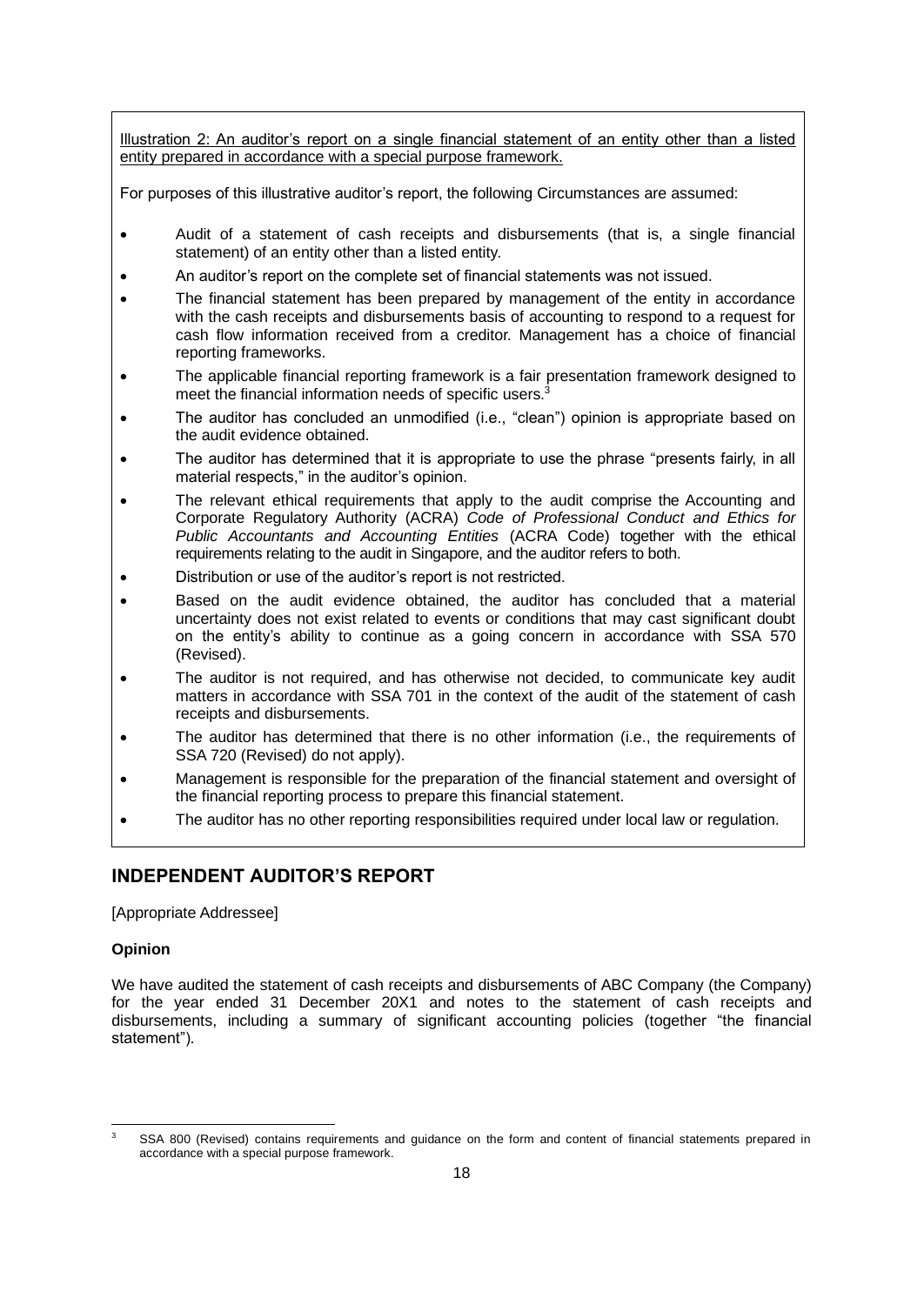In our opinion, the accompanying financial statement presents fairly, in all material respects, the cash receipts and disbursements of the Company for the year ended 31 December 20X1 in accordance with the cash receipts and disbursements basis of accounting described in Note X.

#### **Basis for Opinion**

We conducted our audit in accordance with Singapore Standards on Auditing (SSAs). Our responsibilities under those standards are further described in the *Auditor's Responsibilities for the Audit of the Financial Statement* section of our report. We are independent of the Company in accordance with the Accounting and Corporate Regulatory Authority (ACRA) *Code of Professional Conduct and Ethics for Public Accountants and Accounting Entities* (ACRA Code) together with the ethical requirements that are relevant to our audit of the financial statements in Singapore, and we have fulfilled our other ethical responsibilities in accordance with these requirements and the ACRA Code. We believe that the audit evidence we have obtained is sufficient and appropriate to provide a basis for our opinion.

#### **Emphasis of Matter – Basis of Accounting**

We draw attention to Note X to the financial statement, which describes the basis of accounting. The financial statement is prepared to provide information to XYZ Creditor. As a result, the statement may not be suitable for another purpose. Our opinion is not modified in respect of this matter.

#### **Responsibilities of Management for the Financial Statement<sup>4</sup>**

Management is responsible for preparation and fair presentation of the financial statement in accordance with the cash receipts and disbursements basis of accounting described in Note X; this includes determining that the cash receipts and disbursements basis of accounting is an acceptable basis for the preparation of the financial statement in the circumstances, and for such internal control as management determines is necessary to enable the preparation of a financial statement that is free from material misstatement, whether due to fraud or error.

In preparing the financial statement, management is responsible for assessing the Company's ability to continue as a going concern, disclosing, as applicable, matters relating to going concern and using the going concern basis of accounting unless management either intends to liquidate the Company or to cease operations, or has no realistic alternative but to do so.

#### **Auditor's Responsibilities for the Audit of the Financial Statement**

Our objectives are to obtain reasonable assurance about whether the financial statement as a whole is free from material misstatement, whether due to fraud or error, and to issue an auditor's report that includes our opinion. Reasonable assurance is a high level of assurance, but is not a guarantee that an audit conducted in accordance with SSAs will always detect a material misstatement when it exists. Misstatements can arise from fraud or error and are considered material if, individually or in the aggregate, they could reasonably be expected to influence the economic decisions of users taken on the basis of this financial statement.

<sup>4</sup> Or other term that is appropriate in the context of the legal framework in the particular jurisdiction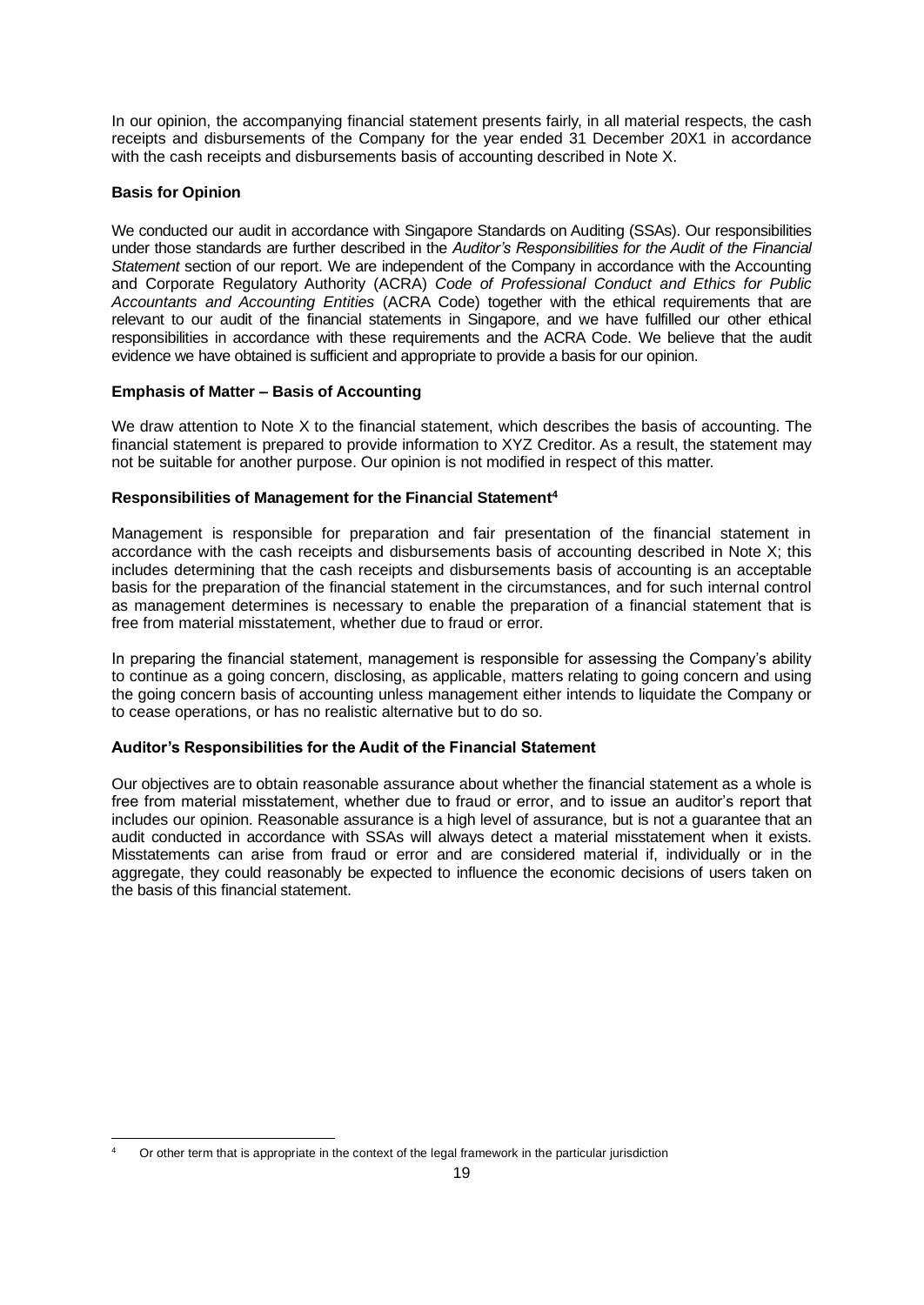As part of an audit in accordance with SSAs, we exercise professional judgement and maintain professional scepticism throughout the audit. We also:

- Identify and assess the risks of material misstatement of the financial statement, whether due to fraud or error, design and perform audit procedures responsive to those risks, and obtain audit evidence that is sufficient and appropriate to provide a basis for our opinion. The risk of not detecting a material misstatement resulting from fraud is higher than for one resulting from error, as fraud may involve collusion, forgery, intentional omissions, misrepresentations, or the override of internal control.
- Obtain an understanding of internal control relevant to the audit in order to design audit procedures that are appropriate in the circumstances, but not for the purpose of expressing an opinion on the effectiveness of the Company's internal control.<sup>5</sup>
- Conclude on the appropriateness of management's use of the going concern basis of accounting and based on the audit evidence obtained, whether a material uncertainty exists related to events or conditions that may cast significant doubt on the Company's ability to continue as a going concern. If we conclude that a material uncertainty exists, we are required to draw attention in our auditor's report to the related disclosures in the financial statement or, if such disclosures are inadequate, to modify our opinion. Our conclusions are based on the audit evidence obtained up to the date of our auditor's report. However, future events or conditions may cause the Company to cease to continue as a going concern.
- Evaluate the appropriateness of accounting policies used and the reasonableness of accounting estimates, if any, and related disclosures made by management.
- Evaluate the overall presentation, structure and content of the financial statement, including the disclosures, and whether the financial statement represents the underlying transactions and events in a manner that achieves fair presentation.

We communicate with management regarding, among other matters, the planned scope and timing of the audit and significant audit findings, including any significant deficiencies in internal control that we identify during our audit.

 $(Firm)$ Public Accountants and Chartered Accountants Singapore

\_\_\_\_\_\_\_\_\_\_\_\_\_\_\_\_\_\_\_\_\_\_\_\_\_ (Date)

This sentence would be modified, as appropriate, in circumstances when the auditor also has responsibility to issue an opinion on the effectiveness of internal control in conjunction with the audit of the financial statement.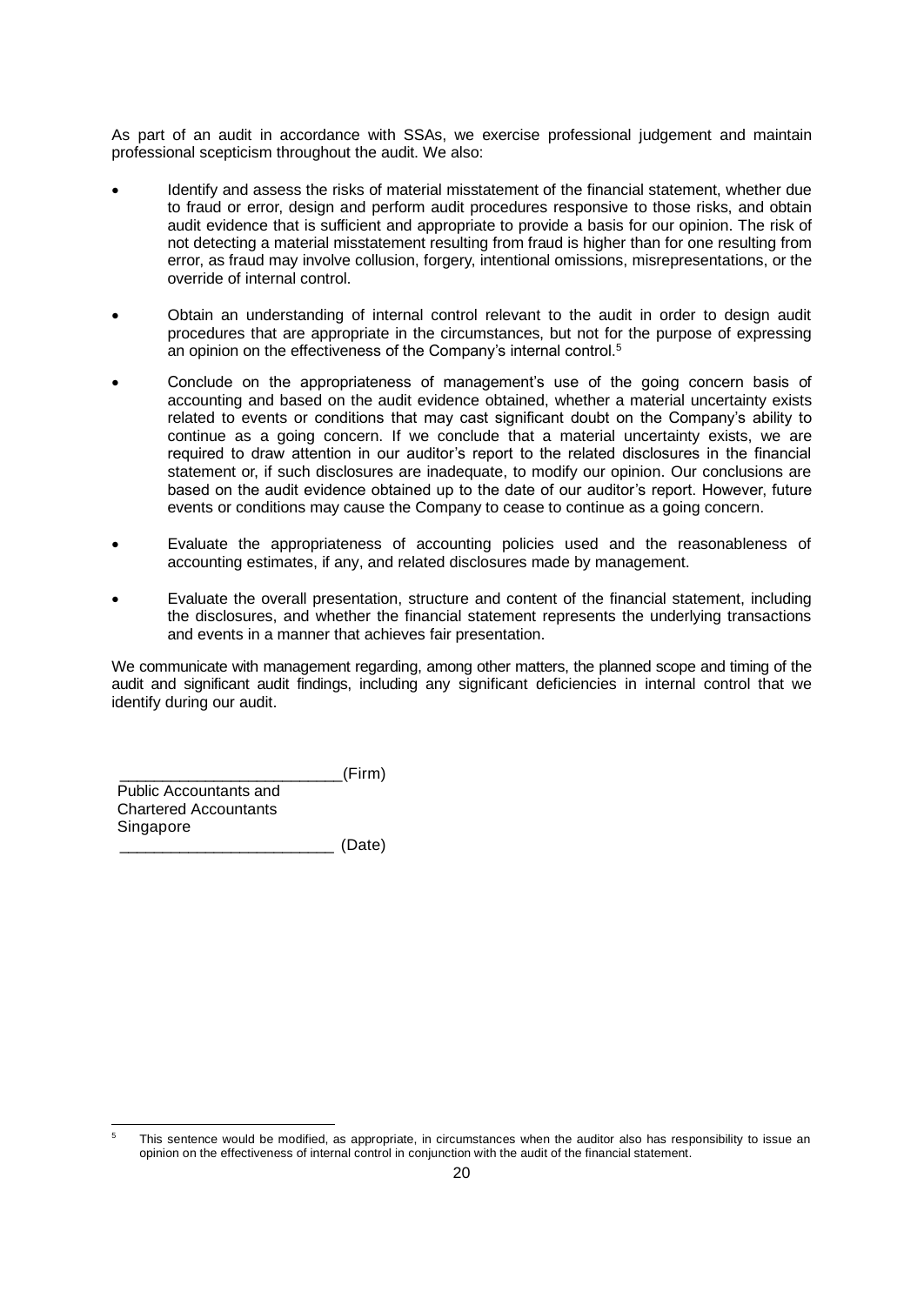Illustration 3: An auditor's report on a specific element of a financial statement of a Singapore incorporated listed entity prepared in accordance with a special purpose framework.

For purposes of this illustrative auditor's report, the following circumstances are assumed:

- Audit of an accounts receivable schedule (that is, element, account or item of a financial statement).
- The financial information has been prepared by management of the entity in accordance with the financial reporting provisions established by a regulator to meet the requirements of that regulator. Management does not have a choice of financial reporting frameworks.
- The applicable financial reporting framework is a compliance framework designed to meet the financial information needs of specific users.<sup>6</sup>
- The terms of the audit engagement reflect the description of management's responsibility for the financial statements in SSA 210.
- The auditor has concluded an unmodified (i.e., "clean") opinion is appropriate based on the audit evidence obtained.
- The relevant ethical requirements that apply to the audit comprise the Accounting and Corporate Regulatory Authority (ACRA) *Code of Professional Conduct and Ethics for Public Accountants and Accounting Entities* (ACRA Code) together with the ethical requirements relating to the audit in Singapore, and the auditor refers to both.
- Distribution of the auditor's report is restricted.
- Based on the audit evidence obtained, the auditor has concluded that a material uncertainty does not exist related to events or conditions that may cast significant doubt on the entity's ability to continue as a going concern in accordance with SSA 570 (Revised).
- The auditor is not required, and has otherwise not decided to communicate key audit matters in accordance with SSA 701 in the context of the audit of the accounts receivable schedule.
- The auditor has determined that there is no other information (i.e., the requirements of SSA 720 (Revised) do not apply).
- Those responsible for oversight of the financial statement differ from those responsible for the preparation of the financial statement.
- The auditor has no other reporting responsibilities required under local law or regulation.

### **INDEPENDENT AUDITOR'S REPORT**

[To the Shareholders of ABC Company or Other Appropriate Addressee]

#### **Opinion**

We have audited the accounts receivable schedule of ABC Company (the Company) as at 31 December 20X1 ("the schedule").

In our opinion, the financial information in the schedule of the Company as at 31 December 20X1 is prepared, in all material respects, in accordance with [describe the financial reporting provisions established by the regulator].

<sup>6</sup> SSA 800 (Revised) contains requirements and guidance on the form and content of financial statements prepared in accordance with a special purpose framework.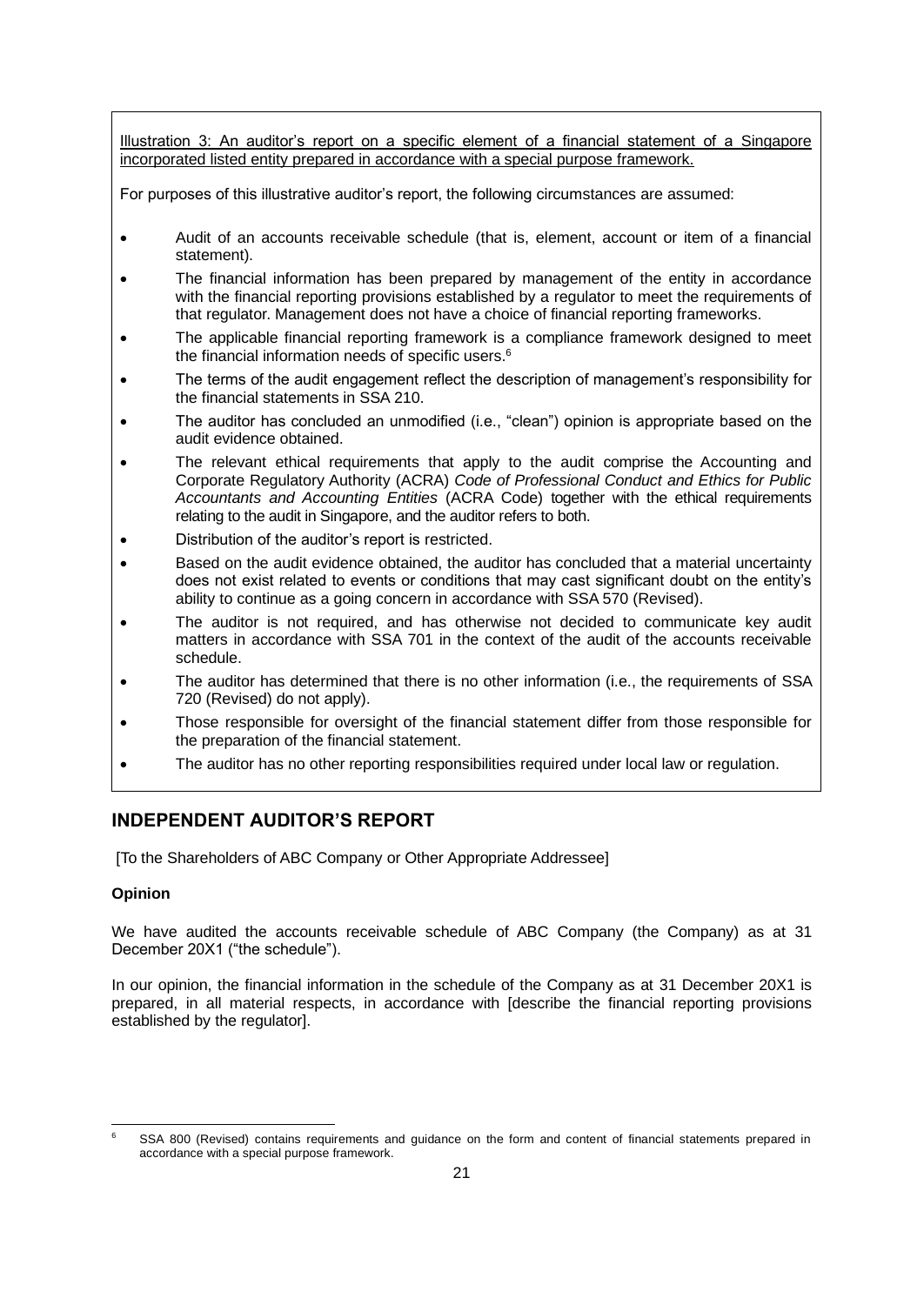#### **Basis for Opinion**

We conducted our audit in accordance with Singapore Standards on Auditing (SSAs). Our responsibilities under those standards are further described in the *Auditor's Responsibilities for the Audit of the Schedule* section of our report. We are independent of the Company in accordance with the Accounting and Corporate Regulatory Authority (ACRA) *Code of Professional Conduct and Ethics for Public Accountants and Accounting Entities* (ACRA Code) together with the ethical requirements that are relevant to our audit of the financial statements in Singapore, and we have fulfilled our other ethical responsibilities in accordance with these requirements and the ACRA Code. We believe that the audit evidence we have obtained is sufficient and appropriate to provide a basis for our opinion.

#### **Emphasis of Matter – Basis of Accounting and Restriction on Distribution**

We draw attention to Note X to the schedule, which describes the basis of accounting. The schedule is prepared to assist the Company to meet the requirements of Regulator DEF. As a result, the schedule may not be suitable for another purpose. Our report is intended solely for the Company and Regulator DEF and should not be distributed to parties other than the Company or Regulator DEF. Our opinion is not modified in respect of this matter.

#### **Responsibilities of Management and Those Charged with Governance for the Schedule<sup>7</sup>**

Management is responsible for the preparation of the schedule in accordance with [describe the financial reporting provisions established by the regulator], and for such internal control as management determines is necessary to enable the preparation of the schedule that is free from material misstatement, whether due to fraud or error.

In preparing the schedule, management is responsible for assessing the Company's ability to continue as a going concern, disclosing, as applicable, matters relating to going concern and using the going concern basis of accounting unless management either intends to liquidate the Company or to cease operations, or has no realistic alternative but to do so.

Those charged with governance are responsible for overseeing the Company's financial reporting process.

#### **Auditor's Responsibilities for the Audit of the Schedule**

Our objectives are to obtain reasonable assurance about whether the schedule is free from material misstatement, whether due to fraud or error, and to issue an auditor's report that includes our opinion. Reasonable assurance is a high level of assurance, but is not a guarantee that an audit conducted in accordance with SSAs will always detect a material misstatement when it exists. Misstatements can arise from fraud or error and are considered material if, individually or in the aggregate, they could reasonably be expected to influence the economic decisions of users taken on the basis of this schedule.

As part of an audit in accordance with SSAs, we exercise professional judgement and maintain professional scepticism throughout the audit. We also:

• Identify and assess the risks of material misstatement of the schedule, whether due to fraud or error, design and perform audit procedures responsive to those risks, and obtain audit evidence that is sufficient and appropriate to provide a basis for our opinion. The risk of not detecting a material misstatement resulting from fraud is higher than for one resulting from error, as fraud may involve collusion, forgery, intentional omissions, misrepresentations, or the override of internal control.

<sup>7</sup> Or other terms that are appropriate in the context of the legal framework in the particular jurisdiction